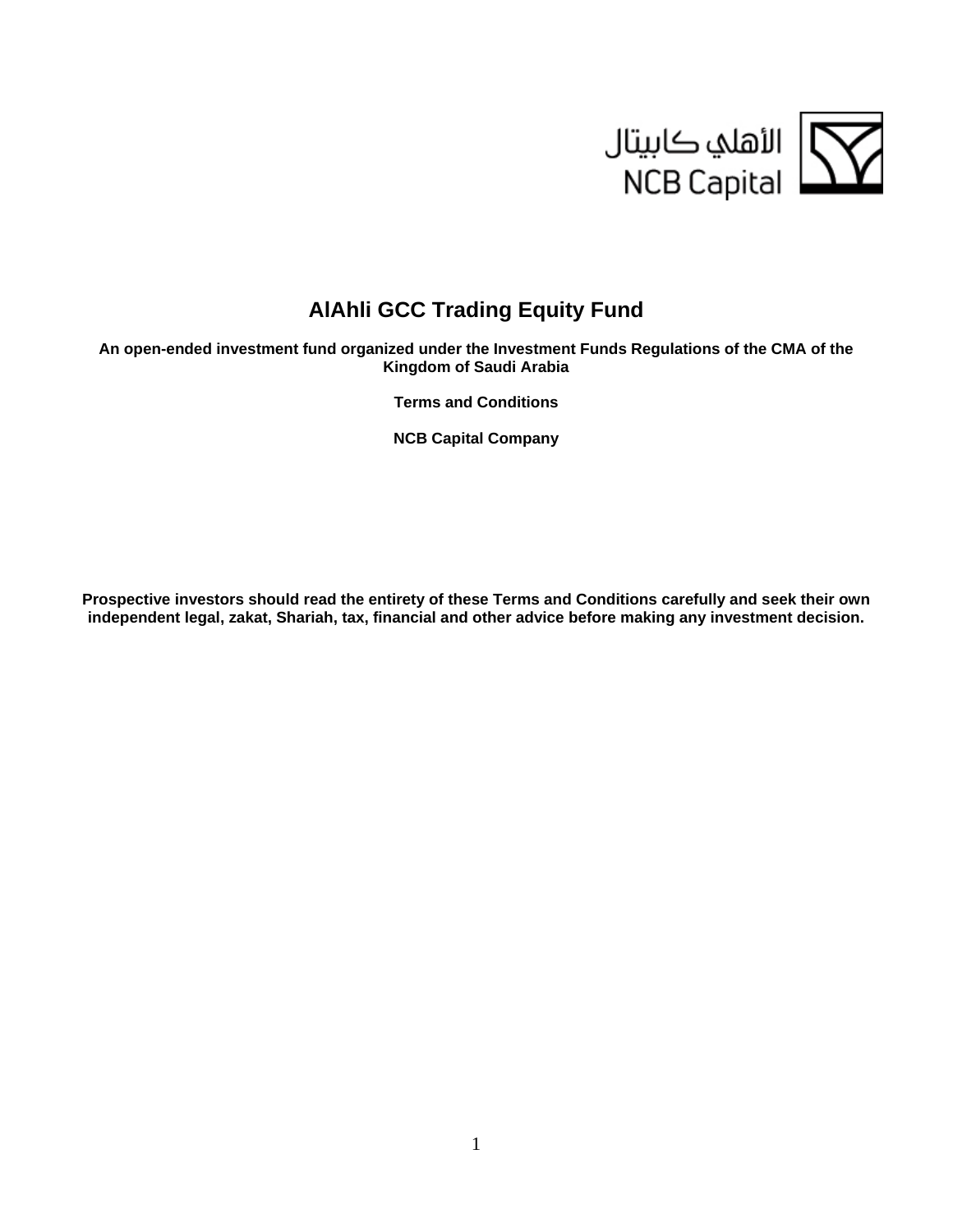# **Fund Prospectus:**

Investors should read these Fund Terms and Conditions carefully before taking any investment decision regarding the Fund. If you are in any doubt about the suitability of the Fund for investment or about any of the contents of the Terms and Conditions, you should contact an independent financial advisor. A person making an investment in the Fund does so entirely at his own risk and responsibility.

## Important:

If you are in any doubt about the contents of these Terms and Conditions you should consult your financial adviser. These Fund Terms and Conditions have been prepared in accordance with the rules contained in the Investment Fund Regulations (the "Regulations") issued by the Capital Market Authority (the "CMA") pursuant to Resolution Number 1–219-2006 dated 3/12/1427H, based on the Capital Market Law issued by Royal Decree No. M/30 dated 2/6/1424H.

NCB Capital Company ("NCB Capital"), as Fund Manager of this Fund, is responsible for the information contained in these Terms and Conditions. To the best of the knowledge and belief of NCB Capital (having taken all reasonable care to ensure that such is the case), the information contained herein does not contain any untrue or misleading statement or omit any matters required by the Regulations to be included in it. NCB Capital accepts responsibility accordingly.

No person has been authorized by NCB Capital to give any information or to make any representations in connection with the offering of units in Funds ("Units") other than those contained in these Terms and Conditions and, if given or made, such information or representations must not be relied on as having been made by NCB Capital. The delivery of these Terms and Conditions (whether or not accompanied by any reports) or the issue of Units shall not, under any circumstances, create any implication that the affairs of NCB Capital have not changed since the date hereof.

Pursuant to Article 51 of the Regulations, the distribution of these Terms and Conditions and the offering of Units shall be eligible to all persons. However, NCB Capital requires that it is the responsibility of every person into whose possession these Terms and Conditions comes, or who subscribes for Units, to inform themselves about and to observe any restrictions that may be applicable to them on the grounds of nationality or residence. These Terms and Conditions do not constitute an offer or solicitation by anyone in any jurisdiction in which such offer or solicitation is not authorized or to any person to whom it is unlawful to make such offer or solicitation.

Potential Investors should not treat the contents of these Terms and Conditions as advice relating to legal, taxation, Shari'ah, investment or any other matters, and are recommended to consult their own professional and religious advisers concerning the acquisition, holding or disposal of Units.

By signing these Terms and Conditions, each Investor agrees that the Fund Manager will invest Subscription Monies on its behalf in accordance with the Terms and Conditions.

The Fund seeks to generate long term capital growth (5 years and more) through investing in listed equities of companies. Long term growth in listed equities is associated with high volatility thus investing in equities contains higher risks compared to other investments. The value of the Fund's underlying investments and the income derived from them may fall as well as rise and Investors may not recoup the original amount invested in the Fund. There are different elements that could impact the Fund performance such as changes in market, economic, political, currency exchange and type of individual equities however the Fund will aim to reduce such risks through diversifying the fund investment over different GCC equity markets, sectors and companies.

These Terms and Conditions are dated, and are valid as at, 18/12/1429 corresponding to 16/12/2008. These Terms and Conditions may at any time be replaced by new Terms and Conditions or extended by a supplement issued by NCB Capital. Investors should, therefore, check with NCB Capital that these are the most recently published Terms and Conditions and that they have all (if any) supplements to it issued by NCB Capital.

NCB Capital was incorporated as a closed joint stock company in the Kingdom of Saudi Arabia under Commercial Registration No. 1010231474 on 26/03/1428H, corresponding to 14/04/2007G. NCB Capital was authorised by the Capital Market Authority pursuant to Resolution No. 7-219-2006 dated 03/12/1427H, corresponding to 24/12/2006G, under Licence No. 37-06046, to carry out dealing, as principal and agent, and underwriting, managing, arranging, advising and custody, with respect to securities. NCB Capital was authorized by the Capital Market Authority to commence business on 10/6/1428H, corresponding to 25/06/2007G. NCB Capital is a direct subsidiary of The National Commercial Bank, of Jeddah, Saudi Arabia. The registered office of NCB Capital is at Al Mather Street, P.O. Box 22216, Riyadh 11495, Kingdom of Saudi Arabia.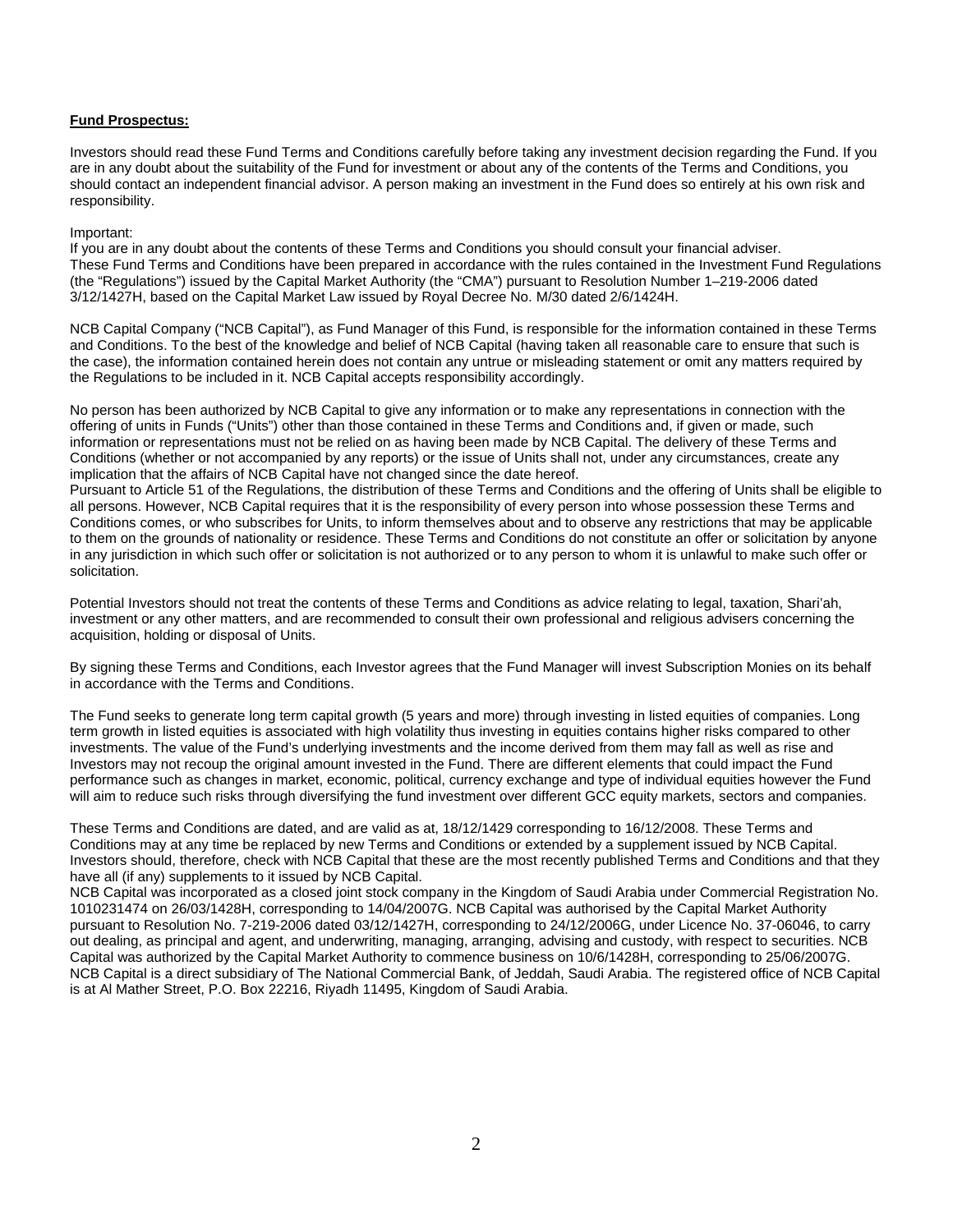# **Table of Contents:**

**Definitions** 

Fund Facts

Terms & Conditions of the Fund

- 1. Name of the Investment Fund
- 2. Fund Manager's Address and Website
- 3. Commencement
- 4. Regulator
- 5. Date these Terms and Conditions were issued or last updated
- 6. Participation
- 7. Fund Currency
- 8. Fund Investment Objectives
- 9. Principal Investment Strategies
- 10. Principal Risks of Investing in the Fund
- 11. Fees and Expenses
- 12. Dealing Costs
- 13. Winding up and the Appointment of Liquidator
- 14. Fund Board
- 15. Fund Manager
- 16. Custodian
- 17. Auditor
- 18. Annual Audited Financial Statements
- 19. Characteristics of the Units
- 20. Other Information
- 21. Shariah-compliant Investment Funds
- 22. International Investment Funds
- 23. Initial Offer
- 24. Investment by Fund Manager in the Fund
- 25. Subscription and Redemption Procedures
- 26. Valuation of the Assets of the Investment Fund
- 27. Early Redemption Fee
- 28. Termination of the Fund
- 29. Reporting to Unit Holders
- 30. Conflicts of Interest
- 31. Voting Right Policies
- 32. Changes to the Fund Terms and Conditions
- 33. Complaints Procedure
- 34. Governing Law
- 35. Compliance with Investment Fund Regulations
- 36. Summary of Financial Disclosure
- Shariah Guidelines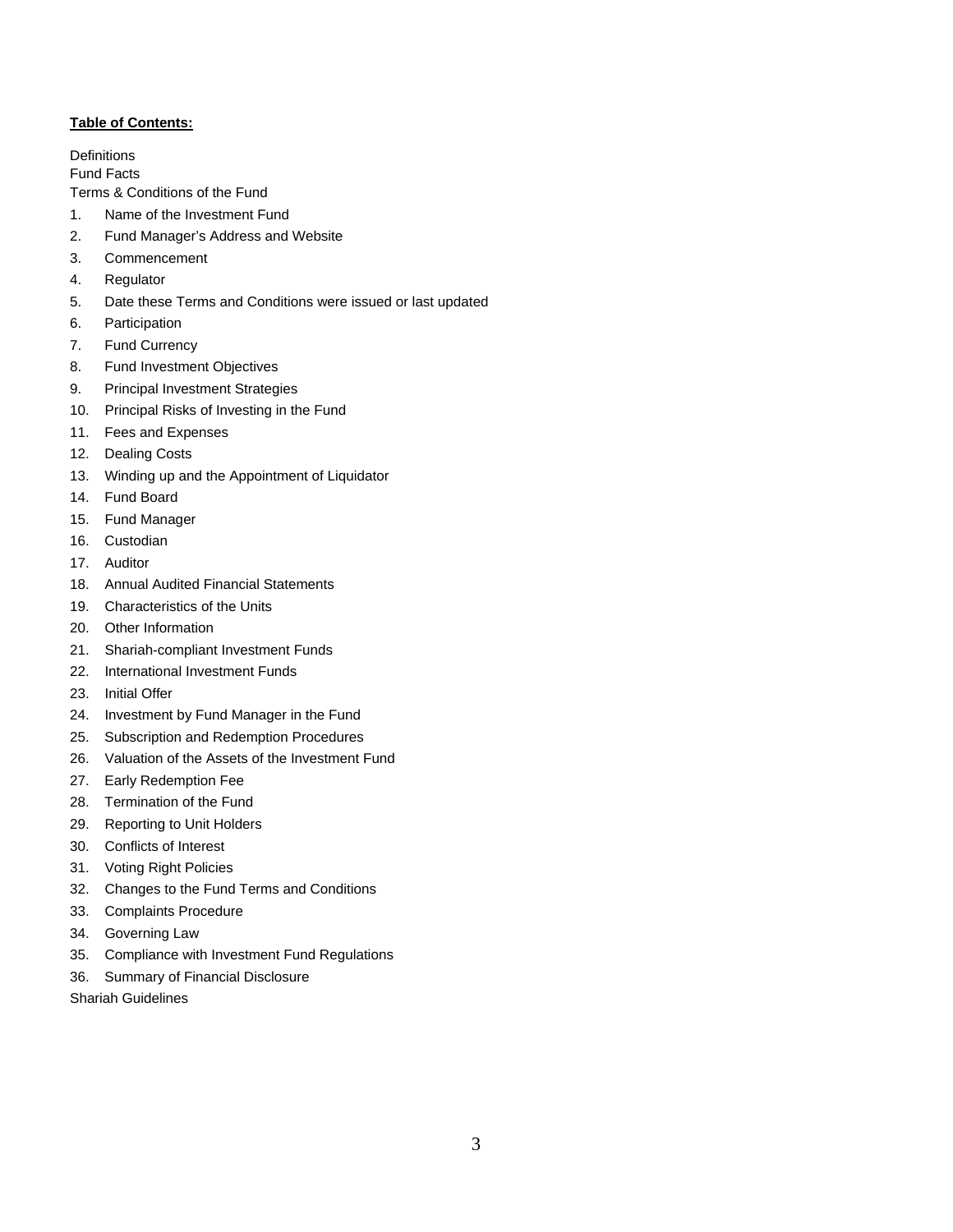| Definitions:                            |                                                                                                                                                                                                                    |
|-----------------------------------------|--------------------------------------------------------------------------------------------------------------------------------------------------------------------------------------------------------------------|
| <b>The Fund</b>                         | AlAhli GCC Trading Equity Fund.                                                                                                                                                                                    |
| <b>Fund Manager</b>                     | NCB Capital Company.                                                                                                                                                                                               |
| Board                                   | The Board of Directors of the Fund, as set out at section 14 of the Terms<br>and Conditions.                                                                                                                       |
| <b>CMA</b>                              | The Capital Market Authority of Saudi Arabia.                                                                                                                                                                      |
| CML                                     | Capital Market Law of Saudi Arabia, which was issued by Royal Decree No.<br>(M/30) dated 2/6/1424 H (16th. June, 2003).                                                                                            |
| <b>Regulations</b>                      | Means the Investment Fund Regulations issued by the Capital Market<br>Authority.                                                                                                                                   |
| <b>NCB Capital</b>                      | NCB Capital Company, whose Commercial Registration number is<br>1010231474, and whose registered address is at Al Mather Street, P.O. Box<br>22216, Riyadh 11495, Kingdom of Saudi Arabia.                         |
| <b>Terms and Conditions</b>             | Means these Terms and Conditions Specific to the Fund                                                                                                                                                              |
| Index                                   | S&P GCC Investible Shariah Index                                                                                                                                                                                   |
| Saudi Riyal                             | Saudi Riyal                                                                                                                                                                                                        |
| <b>Saudi Business Day</b>               | Means a day on which banks are normally open for business in Saudi<br>Arabia, not including any official Saudi holiday.                                                                                            |
| <b>Dealing Day</b>                      | The day(s) on which subscriptions and redemptions will be processed.                                                                                                                                               |
| <b>Valuation Day</b>                    | Each day on which the units in the Fund are valuated.                                                                                                                                                              |
| <b>Redemption Form</b>                  | Form used to redeem units.                                                                                                                                                                                         |
| <b>Subscription Fee</b>                 | Fees charged for subscribing in the Fund.                                                                                                                                                                          |
| <b>Subscription Form</b>                | Form used for subscription in the Fund.                                                                                                                                                                            |
| <b>Subscription Monies</b>              | Means the gross amount paid by the Investor to the Fund Manager to invest<br>in the Fund.                                                                                                                          |
| <b>Switch Form</b>                      | Form used for switching between AI-Ahli mutual funds.                                                                                                                                                              |
| <b>Regular Investment Service (RIS)</b> | A service that allows investors to subscribe a fixed amount to the fund on a<br>monthly basis                                                                                                                      |
| <b>Units</b>                            | The interest of Unitholders in an investment fund consisting of units,<br>including fractions of a unit. Each unit shall be treated as representing one<br>undivided interest in the assets of an investment fund. |
| <b>Custodian</b>                        | Means the Custodian assigned for the Fund.                                                                                                                                                                         |
| <b>Financial Year</b>                   | Means the financial year of each Fund or as the context may require.                                                                                                                                               |
| <b>Investor</b>                         | An investor in the Fund or person applying to invest in the Fund.                                                                                                                                                  |
| <b>Investments</b>                      | Means the assets, property, rights, and undertakings from time to time of<br>each Fund.                                                                                                                            |
| <b>Investment Account</b>               | Means an investment account held by Investors with NCB Capital.                                                                                                                                                    |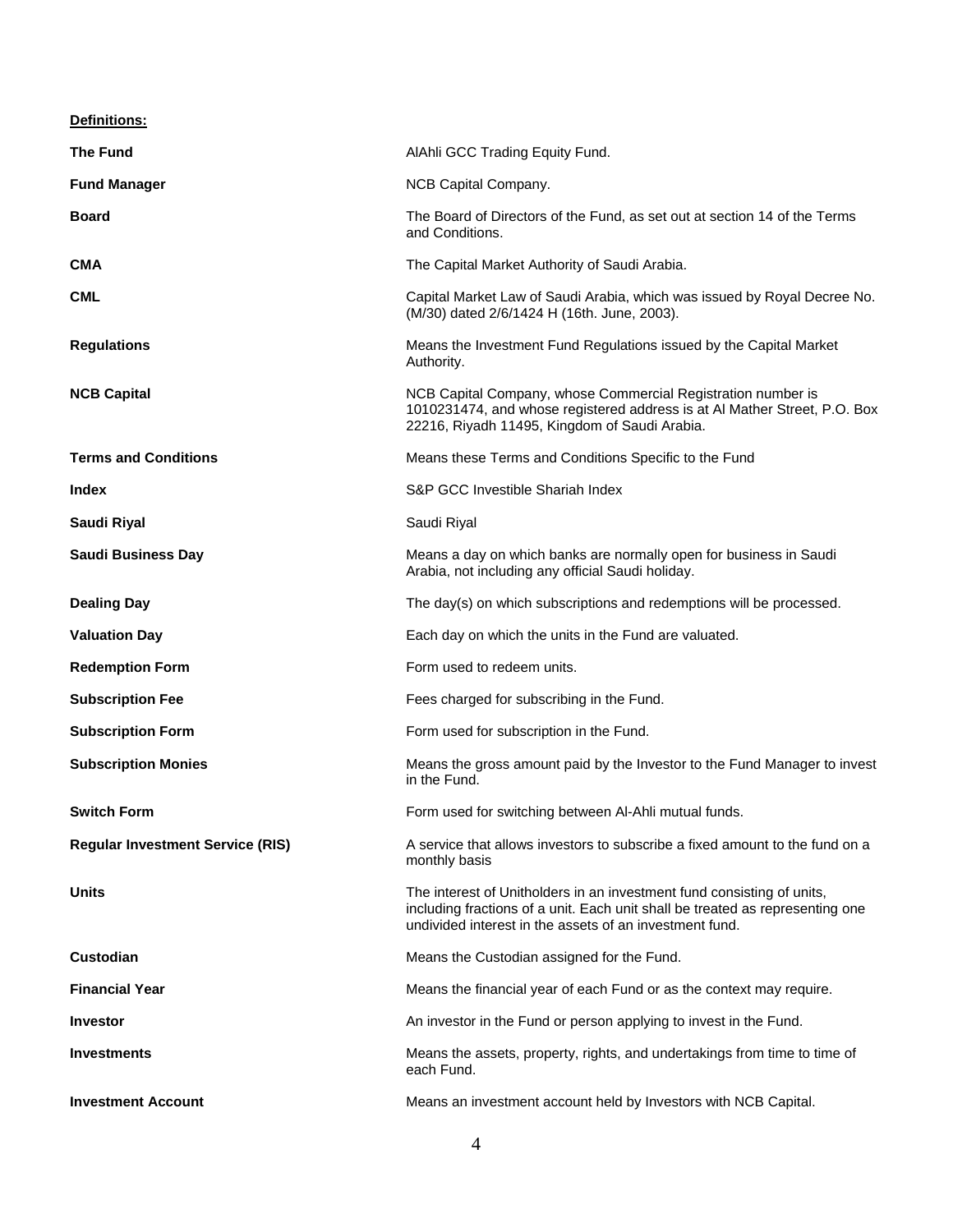| <b>Net Asset Value</b> | Means the value of assets attributable to the Fund net of expenses divided<br>by the number of Units outstanding, as determined by the Fund Manager. |
|------------------------|------------------------------------------------------------------------------------------------------------------------------------------------------|
| Register               | Means the register of Unitholders held by the Fund Manager or any party<br>appointed by the Fund Manager to hold such register.                      |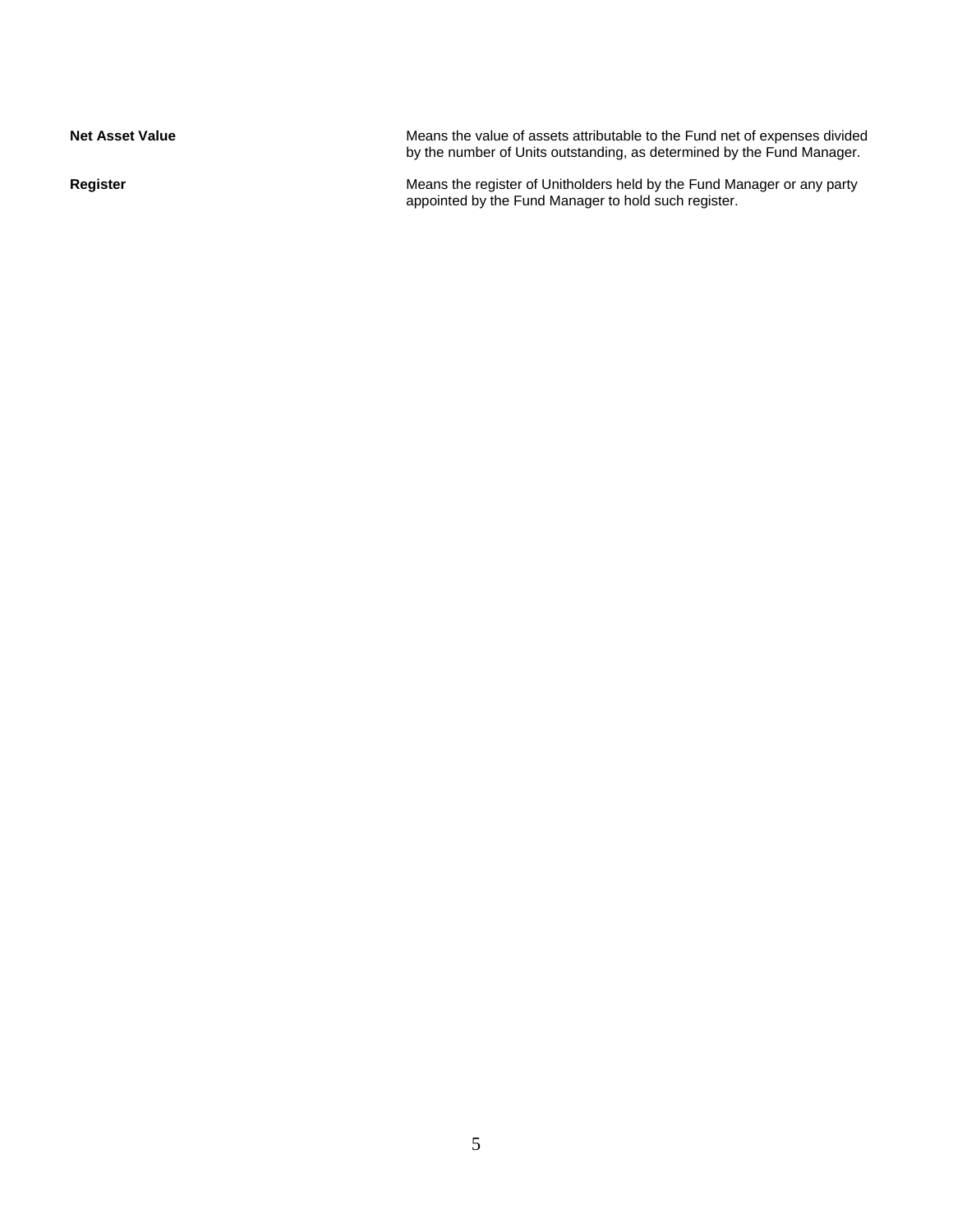# **Fund Facts:**

| <b>Currency</b>                                                                                                                  | Saudi Riyal                                                                                                                                                                                                                          |
|----------------------------------------------------------------------------------------------------------------------------------|--------------------------------------------------------------------------------------------------------------------------------------------------------------------------------------------------------------------------------------|
| <b>Risk Category</b>                                                                                                             | High Risk                                                                                                                                                                                                                            |
| <b>Benchmark</b>                                                                                                                 | Benchmark S&P GCC Composite Shariah (TR)                                                                                                                                                                                             |
| <b>Objectives</b>                                                                                                                | Long term capital growth through investing in listed companies in the GCC<br>markets and in line with the Shariah guidelines.                                                                                                        |
| <b>Minimum Investment</b>                                                                                                        | SAR 5,000                                                                                                                                                                                                                            |
| <b>Minimum Subsequent Subscription</b>                                                                                           | SAR 2,000                                                                                                                                                                                                                            |
| <b>Minimum Subsequent Subscription through</b><br><b>Regular Investment Service (RIS) or</b><br>alternative distribution channel | <b>SAR 100</b>                                                                                                                                                                                                                       |
| <b>Minimum Redemption</b>                                                                                                        | SAR 2,000                                                                                                                                                                                                                            |
| <b>Valuation Days</b>                                                                                                            | Every Dealing Days.                                                                                                                                                                                                                  |
| <b>Subscription/ Redemption Days</b>                                                                                             | Every Saudi Business Day.                                                                                                                                                                                                            |
| <b>Subscription / Redemption Request cut off time</b>                                                                            | Before or at 10:00 AM on the day prior to the Dealing Day.                                                                                                                                                                           |
| <b>Subscription Fee</b>                                                                                                          | 2%                                                                                                                                                                                                                                   |
| <b>Management Fee</b>                                                                                                            | 1.85%                                                                                                                                                                                                                                |
| <b>Redemption Proceeds Payment Day</b>                                                                                           | Will be made available to the Unitholder within before the close of business<br>on the fourth day following the Valuation Day.                                                                                                       |
| <b>Other expenses</b>                                                                                                            | The Fund Manager will charge the Fund any expenses related to custody,<br>Shariah audit, data processing and other similar charges including Audit.<br>However, other expenses are not expected to exceed 1% from the Fund's<br>NAV. |
| <b>Offer Date</b>                                                                                                                | October 2005                                                                                                                                                                                                                         |
| <b>Initial Unit Price</b>                                                                                                        | 1 SAR                                                                                                                                                                                                                                |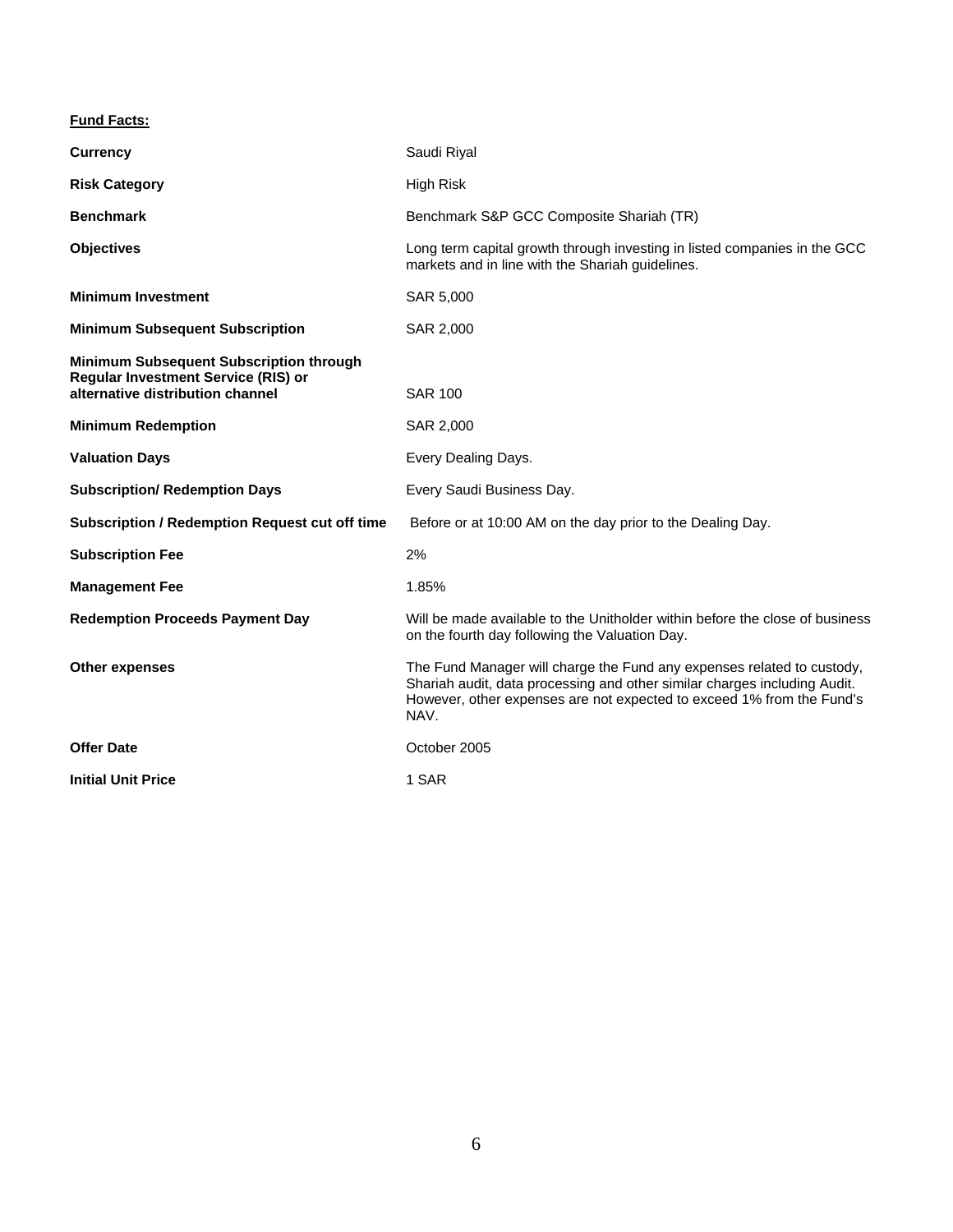# **Terms and Conditions:**

# **1. Name of the Investment Fund:**

AlAhli GCC Trading Equity Fund.

# **2. Fund Manager's Address and Website:**

NCB Capital Company 4th Floor, Tower B, NCB Building, King Saud Road, P.O. Box 22216, Riyadh 11495, Kingdom of Saudi Arabia Tel: +966 11 874-7106 Fax: +966 11 406 0049 Information about the Fund Manager can be found at the Fund Manager's website: www.ncbc.com.

# **3. Commencement:**

The Fund has already commenced accepting subscriptions on October 2005.

# **4. Regulator:**

The Fund is regulated by Capital Market Authority, established by the Capital Market Law, issued by Royal Decree No. (M/30) dated 2/6/1424 H (16th June, 2003). NCB Capital Co. was authorised by the Capital Market Authority pursuant to resolution No 7- 219-2006 dated 03/12/1427 H corresponding to 24/12/2006 G under licence No 37-06046, to carry out dealing, as principal and agent, and underwriting, managing, arranging, advising and custody with respect to securities.

# **5. Date these Terms and Conditions were Issued or Last Updated:**

The Fund's original Terms and Conditions were issued on October 2005, the CMA approval to continue offering the Fund has been granted on 18/12/1429 H corresponding to 16/12/2008 G. The Terms & Conditions were updated on 17/7/1437H corresponding to 24/04/2016G.

## **6. Participation:**

- 6.1 The minimum initial subscription is five thousand Saudi Riyals (SAR 5,000).
- 6.2 Subsequent subscriptions must be in an amount of at least two thousands Saud Riyals (SAR 2,000) except subscriptions or switches to the fund through the Regular Investment Scheme (Thimar), which allows investors to subscribe a fixed amount to the fund on a monthly basis.
- 6.3 Unitholders must maintain a minimum investment of (SAR 2,000), otherwise the Fund Manager shall have right to redeem all of their Units on the Dealing Day following. However, this does not apply to participants in the Regular Investment Scheme.

# **7. Fund Currency:**

The Fund is denominated in Saudi Riyal. If the Investor provides any currency other than Saudi Riyal, the exchange rate used to convert the other currency to Saudi Riyal will be subject to prevailing exchange rate available at that time.

# **8. Fund Investment Objectives:**

The Fund aims to achieve Long term capital growth by investing in the GCC equity markets in accordance with the Shariah guidelines issued by the Fund Shariah Board. The Fund will not make any divdends distributions to unit holders. Instead, capital gains and dividends will be reinvested.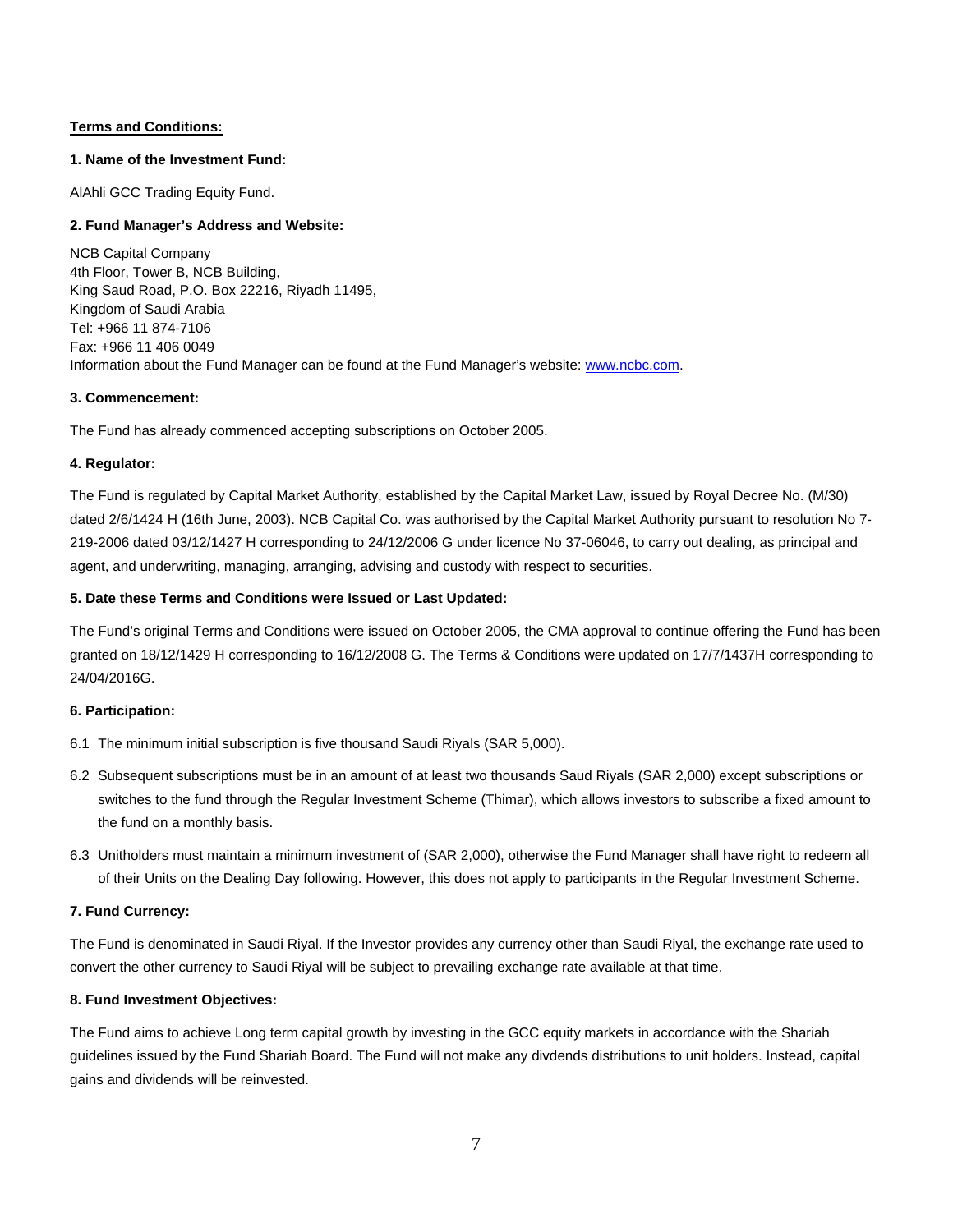Fund Benchmark: S&P GCC Composite Shariah (Total Return). The Index measures the performance of Shariah compliant listed Companies. Investors can monitor the Index performance on the company's website.

#### **9. Principal Investment Strategies:**

The following principal investment strategies will be used to achieve the Fund objectives:

- 9.1 Investing primarily in shares of listed companies that meet the Shariah guidelines issued by the Shariah Board. In addition, the Fund may invest in ETF's, IPO's and Rump Offerings whenever possible. Surplus cash may be invested in Shariah compliant Murabaha transactions and/or funds. The Fund may also have a limited exposure to Sukuk.
- 9.2 The Fund will invest in selected Sahriah compliant companies listed in the GCC equity markets. However, in exceptional circumstances, the Fund may retain 30% of its assets in cash.
- 9.3 The investments in the Fund are subject to the Fund Managers Investment Process which includes quantitative screens, company analysis and a rigorous review discipline.

If the Fund invests in money market or fixed income instruments, the minimum credit rating of the investee Sukuk and counterparties will be as determined by one of the international credit rating agencies as per the following: Standard & Poor's: BBB-, Moody's: Baa3, Fitch: BBB-. In the absence of credit rating of the Fund's investments or counterparties, the Fund Manager will rate the quality of investments internally based on the stability and soundness of the financial position of the counterparty or issuer. The Fund's maximum exposure to any single counterparty will be 20% of the Fund's net asset value.

- 9.4 The Fund will not invest in securities other than those mentioned above.
- 9.5 The Fund will comply with investment restrictions prescribed in Article 39 of the Investment Fund Regulations. The fund will also apply the restrictions mentioned below:

|                                              | <b>Minimum</b> | <b>Maximum</b> |
|----------------------------------------------|----------------|----------------|
| <b>Asset Class</b>                           | (as % of NAV)  | (as % of NAV)  |
| GCC Public Equities (including IPOs          | 50%            | 100%           |
| and Rump Offerings)                          |                |                |
| Sukuk, Murabaha Transactions and/or<br>funds | $0\%$          | 20%            |
| Cash                                         | 0%             | 30%            |
| <b>ETFs</b>                                  | $0\%$          | 15%            |
| Other similar investment funds               | 0%             | 15%            |

- 9.6 The Fund reserves the right to obtain Shariah compliant finance for investment purposes subject to a maximum of 10% of the Fund's NAV and a maturity of one year or less. However, such percentage shall not include borrowings to meet redemption requests.
- 9.7 The Fund may invest up to 35% of its NAV in Sharia compliant other mutual funds which are approved to be publicly offered by the Board of CMA or regional regulator in the GCC countries, and investing in Sukuk or in GCC listed equities, in line with the Fund risk/return profile, provided that no investment in one single fund shall exceed 10% of the NAV of the Fund or 10% of the NAV of investee fund, with due regards to the interest of Unitholders.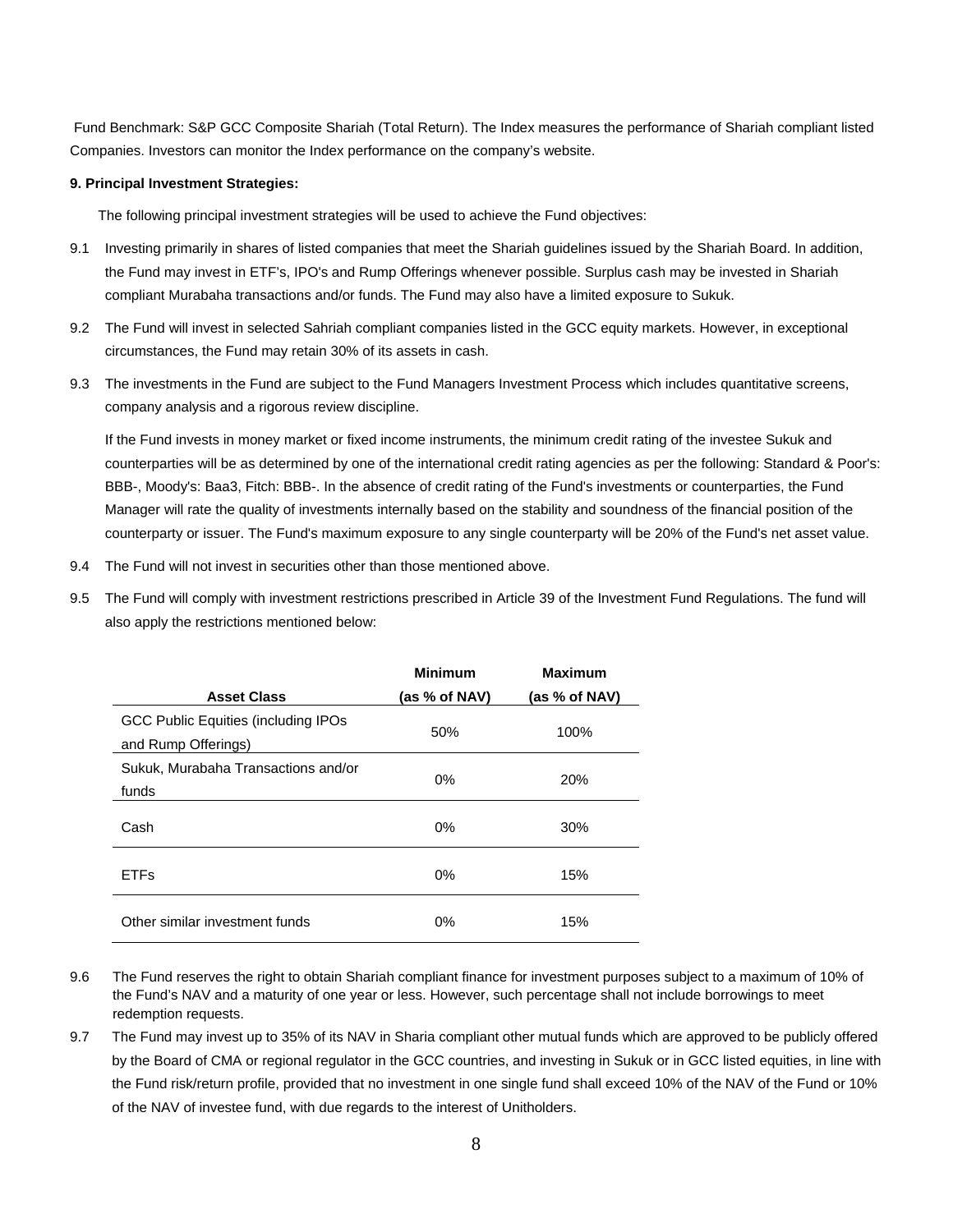9.8 The Fund may invest in Shariah compliant instrument for hedging purposes as approved by the Shariah Board.

#### **10. Principal risks of investing in the Fund:**

- 10.1 The Fund is of high risk and no assurance may be given by NCB Capital that any appreciation in the value of the Fund's investments will occur. The value of the Fund's underlying investments and the income derived from them may go up and go down as well. No assurance may be given by NCB Capital that investment objectives of the Fund will actually be achieved. Moreover, past performance of the Fund, if any, is not an indication of any future growth of rates of return. Unitholders should consider the following risk factors before investing in the Fund:
- a) Equity Market Risk:

Investment in stocks is associated with high market volatility. The value of shares may unexpectedly decline sharply and a portion of the capital may be lost which will impact the unit price. Thus, the risk inherent in equity investing is higher than in money market, Murabaha or other types of short term investment instruments.

b) Shariah Investment Risk:

This is the risk of concentrating investment in Shariah compliant companies. It also includes the risk of disposing of non Shariah compliant companies sometimes at unfavorable prices in order to comply with the Fund's Shariah guidelines. This would adversely affect the Fund investments and unit price.

c) Issuer Specific Risk:

This includes changes in the performance of the issuer due to changes in management or financial conditions of, or demand on the products or services offered by the issuer, which may cause its share price to decline, and consequently adversely affect the Fund performance and unit price.

d) Concentration Risk:

The risk of the Fund investments being concentrated in some companies and market sectors which will render the Fund's performance vulnerable to high volatility due to changes in the conditions of the investee companies and sectors, which may adversely impact the Fund's performance.

e) Geopolitical Risk:

This is the risk of changes in political conditions and applicable laws in the countries in which markets the Fund is investing or in neighboring countries, which may have adverse impact on the Fund's performance.

f) Regulatory Risk:

This is the risk of changes in the regulatory environment and legislation, accounting and local government regulations, which may adversely affect the Fund Manager's ability to manage the Fund or cause the value of investee shares to decline, which may have significant impact on the Fund performance and the unit value.

g) Economic Risk:

This is the risk of changes in the economic conditions such as recession and inflation, which may have adverse effect on the Fund's performance.

h) Interest Rate Risk:

This is the risk that the value of financial instruments will fluctuate due to changes in interest rates, as a result of which the value of securities and the prices of shares may be adversely affected.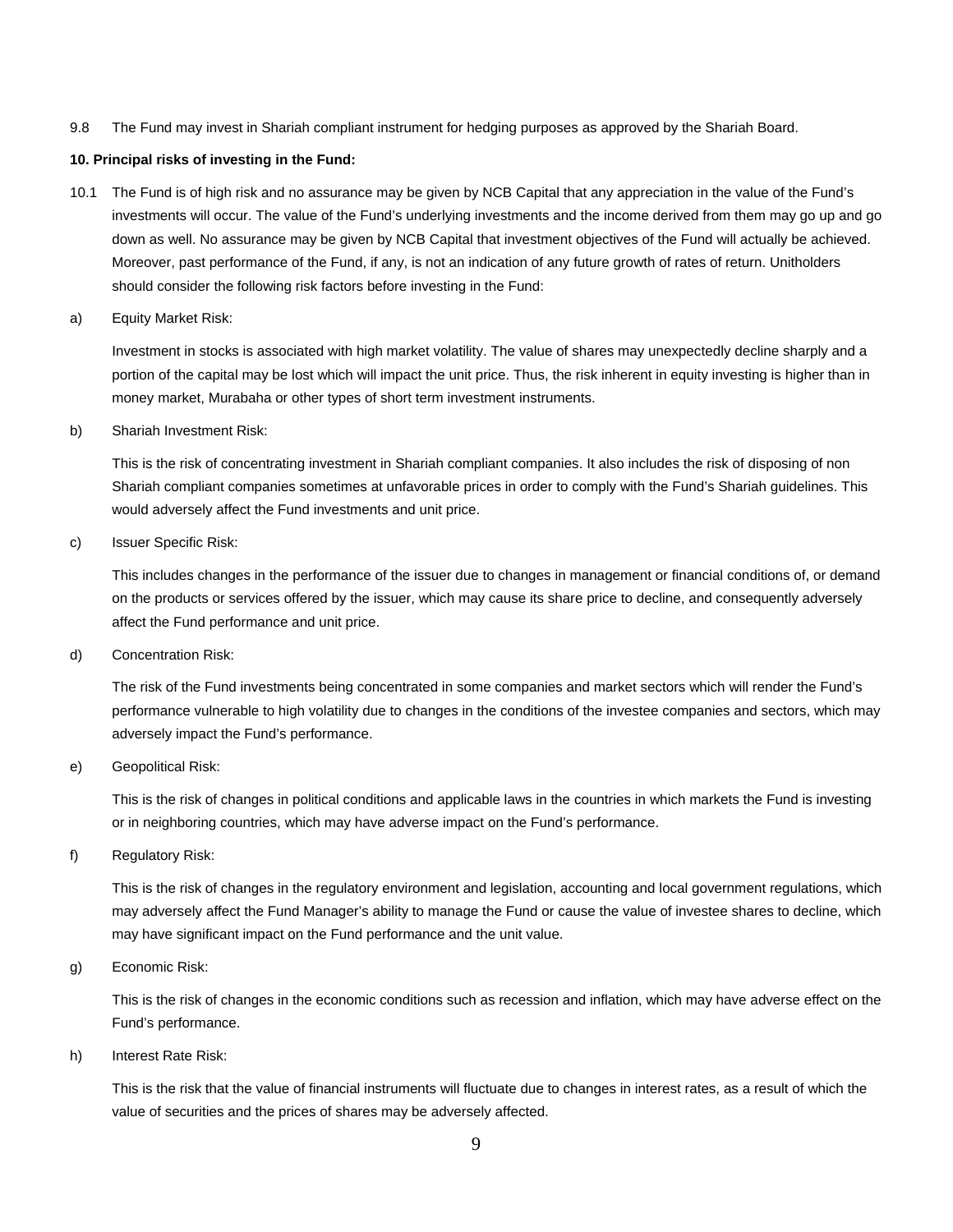#### i) Liquidity Risk:

This is the risk of investment in illiquid shares of companies which may difficult at certain times to monetize at favorable prices to meet the Fund liquidity requirements, which may have adverse impact on the Fund's performance in case of sale. Liquidity of investments may be low in some periods due to which valuation of Fund's investments may become more difficult. Reduced market liquidity may adversely affect the market price of the Fund's investments and the Fund's ability to dispose of particular investments to meet its liquidity requirements.

j) Conflict of Interest Risk:

This risk arises in situations that affect the objectivity and independence of the Fund Manager's investment decisions due to a personal interest. This may adversely impact the Fund's performance.

k) Risks of dependence on the Fund Manager Personnel:

The Fund's performance depends largely on the capabilities and skills of the Fund Manager's employees, which may significantly affect the Fund's performance in the event of resignation or absence of any one of them and failure to secure a suitable alternative.

l) Emerging Market Risk:

The Saudi market is one of the emerging markets in which investment may involve risks such as failure or delay to consummate transactions settlement and transfer of securities. Moreover, investment in such markets poses higher risks. The market value of investee securities traded in emerging markets is relatively limited as the majority of market capitalization and trading volumes are concentrated in a limited number of companies. Therefore, the Fund's assets and investments in an emerging market may experience greater price volatility and significantly lower liquidity as compared to investment in more developed markets.

m) Currency Risk:

A difference in exchange rate may cause loss when in a currency other than of the Fund as exchange rate on the redemption day may be different from that on the subscription day.

n) IPO Investment Risk:

This is the risk of investing in green field companies with no operating history that would allow the fund manager to properly assess the company's performance. Moreover, the companies that offer their securities may represent new sectors or are in the early stage of operation. This could reflect negatively on the Fund performance and the unit price.

o) Risk of Delayed Listing:

In case of subscription by the Fund in companies IPO, the listing of companies' shares subscribed in the exchange may be delayed, which means locking off the amount of subscription and limiting the investment opportunities available to the Fund, which could adversely affect the Fund performance and the unit price.

p) Borrowing risks:

In case borrowing by the Fund Manager for the purpose of investment, the Fund may not be able to repay the amounts borrowed on time for reasons beyond the control of the Fund Manager, which may result in late payment fees or cause the Fund Manager to sell some of the Fund investments, which could affect the Fund's assets, which will negatively impact the unit prices.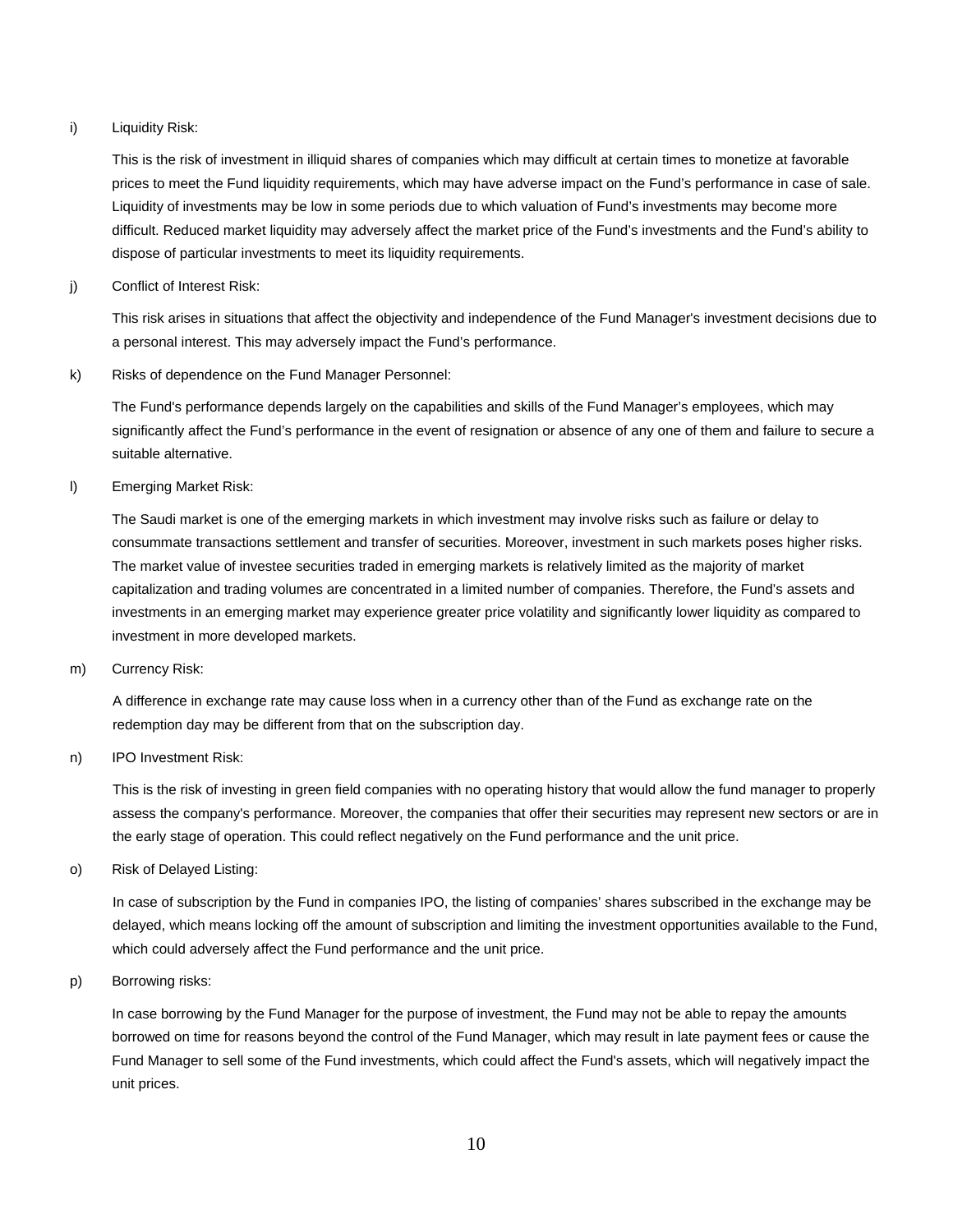q) Risks of Investment in Other Funds:

The other mutual funds in which the Fund invests may be exposed to risks similar to those set out in this paragraph, "Key risks of investing in the Fund," which may adversely affect the Fund's performance and the unit price.

r) Risk of Suspension of Trading:

Non-compliance by companies listed in the Saudi market with Saudi Capital Marker Law and its implementing regulations, including the Listing Rules, may lead to suspension of trading of the shares of such companies, which may adversely affect the value of the Fund's assets and consequently on unit price.

s) Risk of Heavy Redemptions:

This is the risk of large redemptions by Unitholders which may cause the Fund Manager to liquidate assets of the Fund at less favorable prices, which leads to reducing the value of the fund's assets and lower unit price.

t) Credit Risk:

This is the risk relating to the possibility of failure by the counterparties to fulfill their contractual obligations with the Fund Manager under the contracts or agreements. These risks apply to the Fund in the event of investing in Murabaha funds which engage in transactions with third parties, default of which would adversely affect the Fund's investments and unit price.

u) Results Allocation Risk:

This is the risk of lower opportunity of the Fund to be allocated considerable number of shares due to high number of companies and funds participating in book building process and consequently in the fund. In addition, the Fund may not guarantee the right to participate in any IPO or that CMA will continue with IPOs through book building exercise. This may reduce earnings of the Fund, which will reflect negatively on the unit price.

- 10.2 Unitholders will bear any financial losses that may result from investing in the Fund, unless such losses are caused by negligence or default by the Fund Manager.
- 10.3 Investment in the Fund is not a deposit with any local bank sponsoring, selling or otherwise affiliated with the investment Fund.

#### **11. Fees and Expenses:**

- A. Subscription Fees: The Manager charges the Fund an upfront 2% subscription fees, the subscription fee is calculated based on the gross amount paid by the Investor to the Fund, after which the remaining amounts are used to subscribe for Fund units.
- B. Management Fees: The Manager charges the Fund, on every Dealing Day, an annual management fee 1.85% "proportionate to the period" of the Fund's net asset value. The management fee shall be rebated or waived in case any investment fund managed by NCB Capital Company invests in the Fund.
- C. Other Expenses: The Fund Manager reserves the right to recover from the Fund any other expenses incurred on behalf of the Fund such as custody, regulatory and Shariah audit, data processing, accounting audit and other similar charges acceptable by the authorities. However, other expenses are not expected to exceed 1% from the Fund's NAV. Please refer to the attached Summary of Financial Disclosure for details of the above expenses.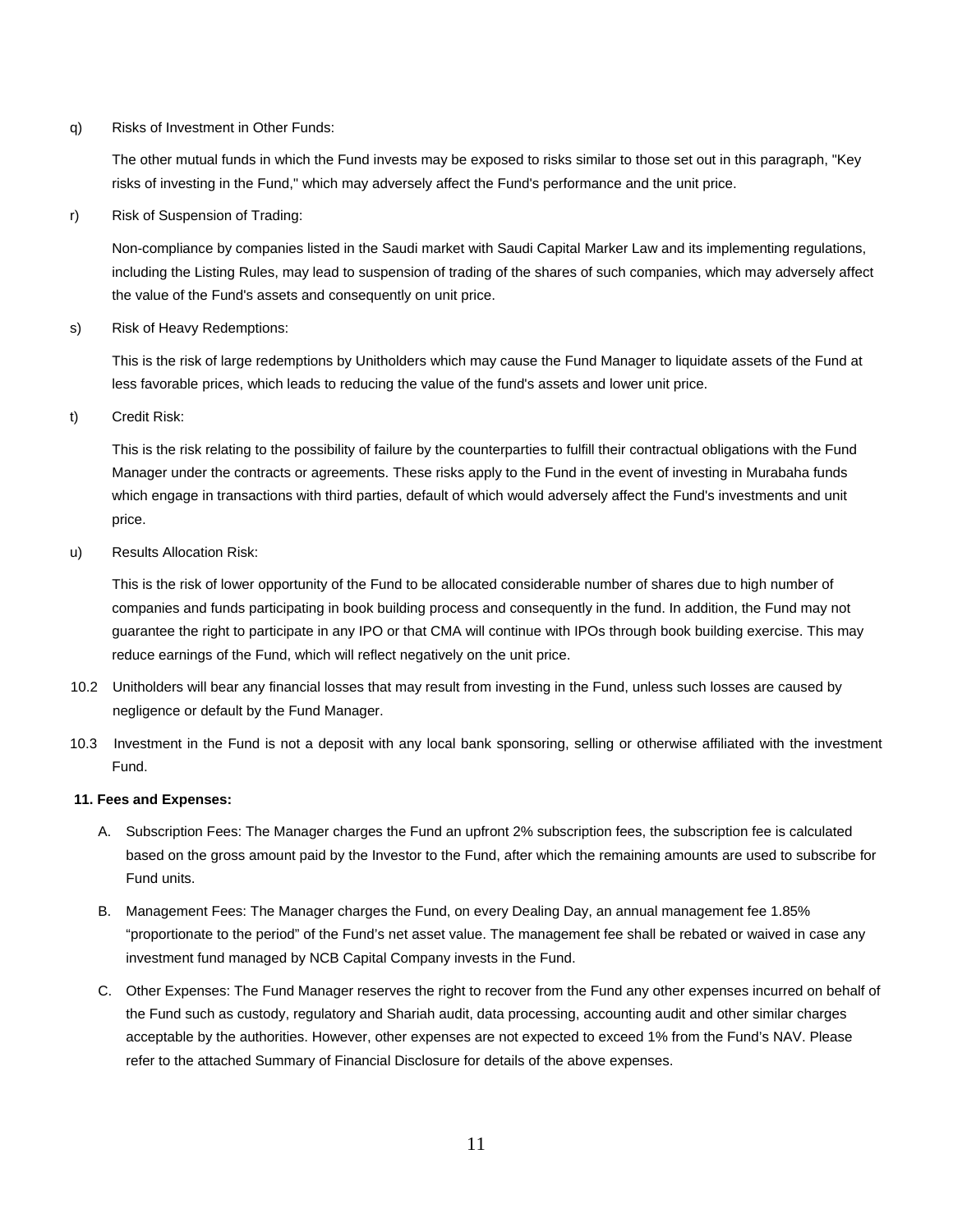# **12. Dealing Costs:**

Brokerage or dealing expenses charged by the CMA or brokers for dealing in securities are paid and charged directly to the Fund. Such expenses are subject to the local broker, authorities and markets where the fund conducts business in and is subject to the fund portfolio turnover and activities.

# **13. Winding up and the Appointment of a Liquidator:**

In line with the Regulations, the CMA has the power to appoint a replacement Fund Manager or a liquidator or take any other measure it deems necessary.

# **14. Fund Board:**

The Fund Board consists of the following members who will serve for a period of three (3) years and will begin their duties following approval by the CMA;

1. Mohammed Abdullah AlAli (Chariman)

Mohammed AlAli is the Head of Product Development at NCB Capital. He previously held numerous positions with the Capital Market Authority from 2004 to 2013; where his last position was Head of Investment Funds & Offering Violations Unit. Prior to joining NCB Capital, Mohammed worked as a Director of Products Development at Jadwa Investment, and a credit officer at SAMBA Financial Group. Mohammed has 12 years' experience in the financial sector, including 9 years with the CMA. Mohammed is a CFA Charterholder and he holds an MBA from the University of San Francisco.

2. Mohammad Jaafar Al Saggaf (Non-independent Director)

Al Saggaf is Vice President, Head of retail sales at NCB Capital. He joined NCB Capital since inception, and worked with NCB Group in Retail and Investment departments. He has more than 23 years of experience in the financial sector. He has diploma in Personal Financial Planning and Wealth Management from IOB, Dalhousie Alum, Canada.

3. Dr. Abdulraouf S. Banaja (Independent Director).

Attained his PHD in Economics from the University of California Santa Barbara in 1981. Dr. Banaja worked as an Associate Professor at King Saud University as well as a consultant to the Ministry of Finance and the Saudi Arabian Monetary Agency. He also served in various senior banking positions at financial institutions, such as SAAB, Gulf International Bank and the National Commercial Bank.

4. Aladdin R. Sami (Independent Director).

Mr. Sami is a Fund Board Director; he is the Vice President and Chief Investment Officer of Zahid Group Holding. Mr. Sami sits on the board of Ajil Financial Services, Jordan National Bank, Arab International Hotels, Arabian Vehicles Industries, and SATLUB among others. He holds a bachelor degree in Economics from Cairo University, and masters in International Financial Management from the American University, Cairo. He started his career in 1977 with Cairo Barclays Bank, Cairo, and in 1979 moved to Saudi Hollandi Bank before joining Zahid Group.

The Fund Board's duties include, but are not limited to, the following:

- 1) The approval of all Funds' material contracts, reports and decisions.
- 2) Overseeing, and where appropriate, ratifying any conflict of interest the Fund Manager has identified in accordance with the Investment Funds Regulations.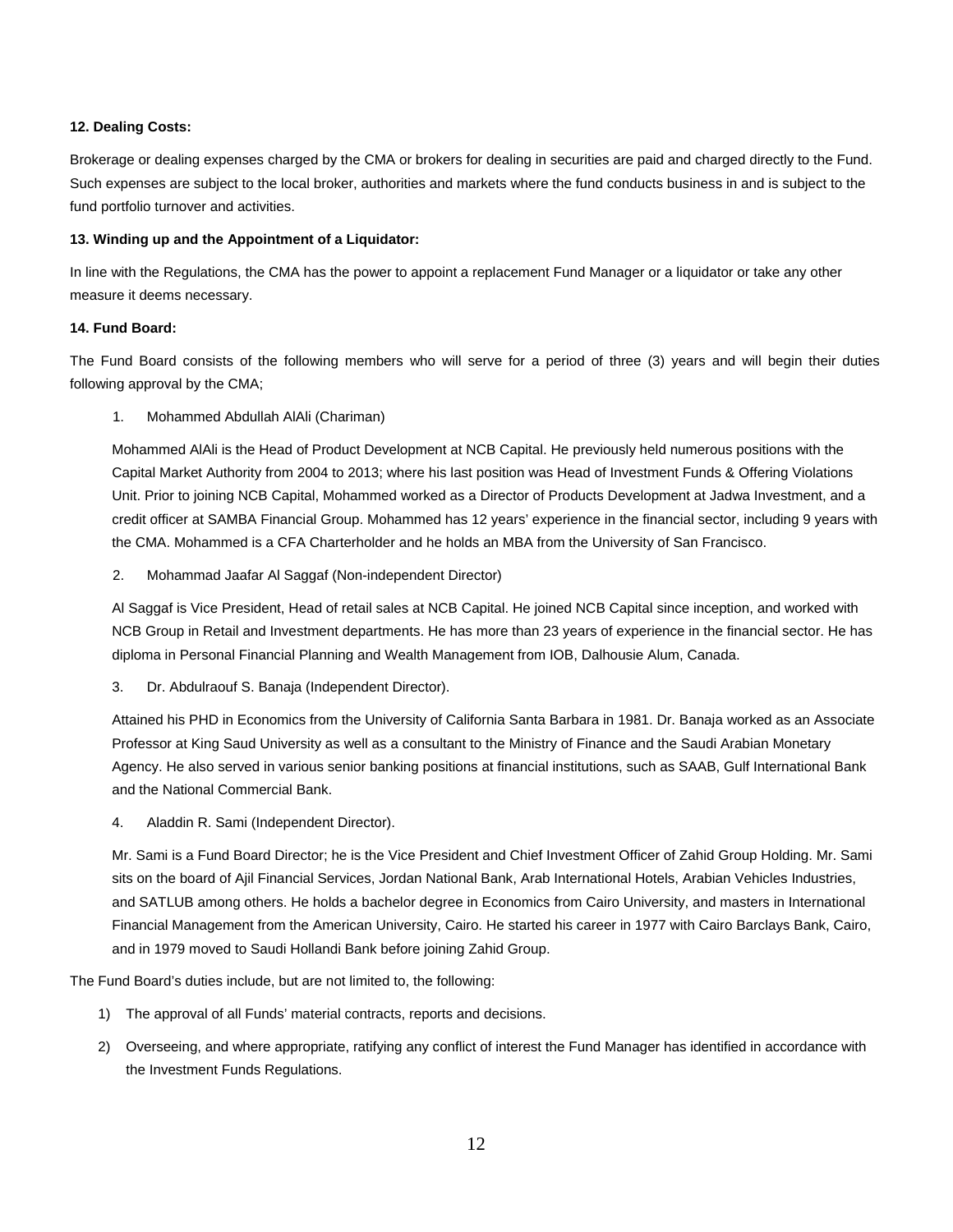- 3) Meeting at least twice annually with the Fund Manager's Compliance Officer and the anti-money laundry and anti-terrorist finance officer to ensure the Fund Manager's compliance with all applicable laws and regulations.
- 4) The approval of any recommendations made by an appointed liquidator.
- 5) The responsibility to ensure completeness, accuracy and compliance with the Regulations of the Terms and Conditions.
- 6) Ensuring the Fund Manager carries on his obligation in the best interest of the Unitholders, in accordance with the Terms and Conditions of the Fund and with the Regulations.
- 7) To act in the best interests of the investment Fund and its Unitholders and carry out its duty of loyalty and duty to exercise reasonable care.

The Fund Board members will be compensated for their services by the Fund. For details please refer to the attached appendix, the summary Financial Disclosure. All the above Fund Board members are also Members in the following Fund Boards;

- 1. AlAhli Asia Pacific Index Fund
- 2. AlAhli Emerging Markets Index Fund
- 3. AlAhli Europe Index Fund
- 4. AlAhli Freestyle Saudi Equity Fund
- 5. AlAhli GCC Growth and Income Fund
- 6. AlAhli Global Equity Fund
- 7. AlAhli Global Growth and Income Fund
- 8. AlAhli Global Real Estate Fund
- 9. AlAhli Healthcare Trading Equity Fund
- 10. AlAhli IPO Fund
- 11. AlAhli North America Index Fund
- 12. AlAhli Saudi Small and Mid-Cap Saudi Equity Fund
- 13. AlAhli Saudi Trading Equity Fund
- 14. AlAhli SEDCO Residential Development Fund
- Dr. Banaja is an independent director for Elite Flexi Saudi Equities Fund and AlAhli Makkah Hospitality Fund.

## **14. Fund Manager:**

- 14.1 The Fund Manager is NCB Capital, whose registered head office address is: King Saud Street (formerly Al Mather), P.O. Box 22216, Riyadh 11495, Kingdom of Saudi Arabia, phone +966 920000232, Fax +966 114060049.
- 14.2 The Fund Manager and other companies within the NCB group may, from time to time, act as fund managers or advisers to other funds or sub-funds, which may have investment objectives similar to those of the Fund. Therefore the Fund Manager may in the course of its business have potential conflicts of duty or interest with one or more of such funds. However, in such an event, the Fund Manager will perform its obligations to act in the best interests of the relevant Unitholders as practically reasonable, with due regard to its obligations to other clients when undertaking any investment where potential conflicts of interest may arise. Conflict handling procedure will be made available upon request. As of the date of issuance of these Terms and Conditions, neither the Fund directors nor the Fund Manager has any material business or interest which may conflict with those of the Fund.
- 14.3 Transactions between a unitholder and that investment fund, its fund manager, and any other investment fund with the same fund manager are presumed to involve a conflict of interest for the fund manager in accordance with article (50) (d).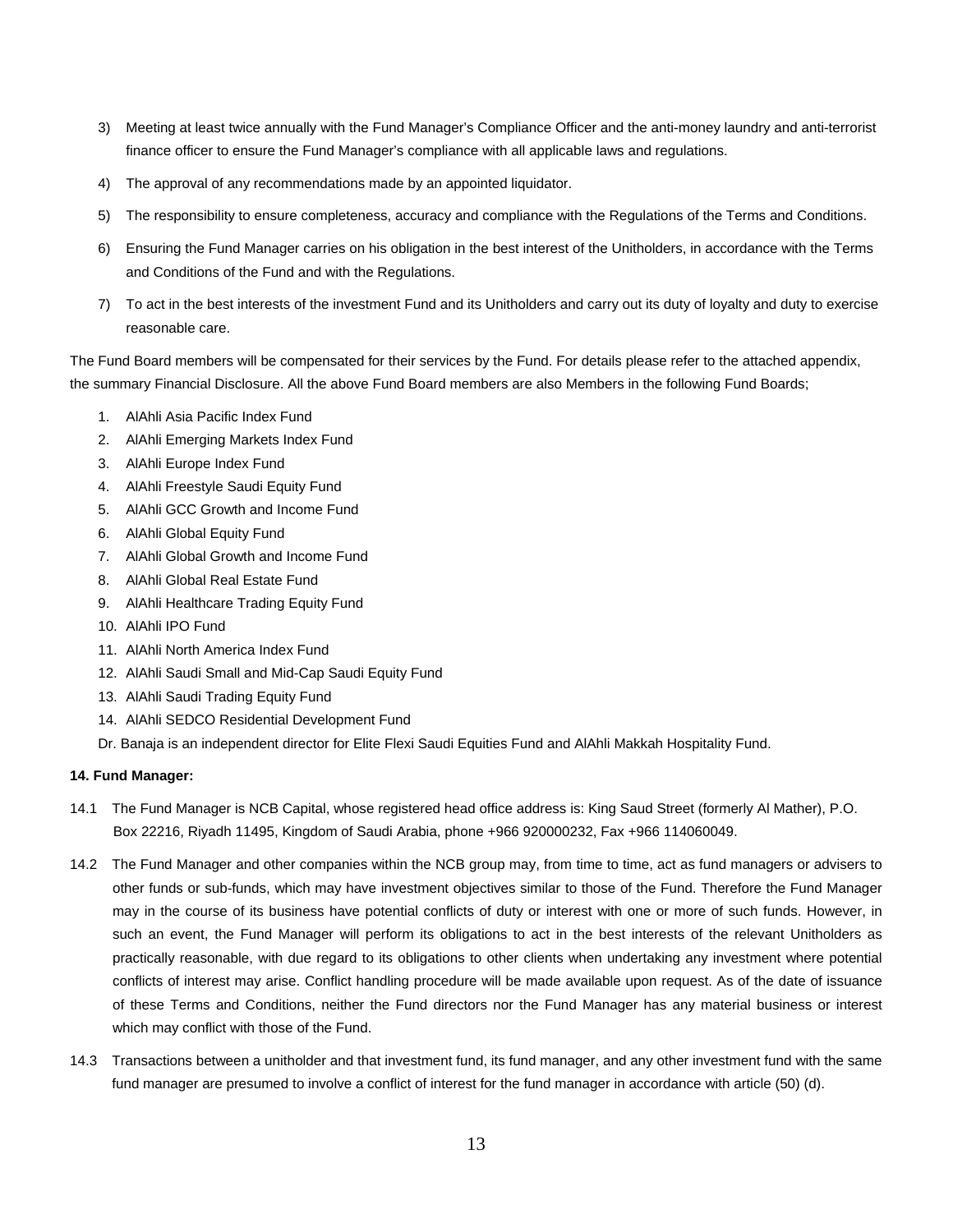- 14.4 There are no functions of the Fund Manager assigned to any third party.
- 14.5 The Fund Manager was authorized by the Board of CMA pursuant to Resolution No 7-219-2006, dated 03/12/1427H, corresponding to 24/12/2006G, under license No 37-06046, to carry out dealing, as principal, agent and underwriter, managing, arranging, advising and custody with respect to securities. The Fund Manager also manages various other investment Funds.

#### **16. Custodian:**

NCB Capital is the Custodian to the Fund. The portfolio's securities where applicable may be held by one or more internationally recognized securities custodians appointed by the Manager.

# **17. Auditor:**

The Auditors to the Fund are KPMG Al Fozan & Partners, Zahran Business Centre, Prince Sultan Street, P.O Box 55078, Jeddah 21534, Kingdom of Saudi Arabia

Telephone: +966 12 698 9595, Fax: +966 12 698 9494

#### www.kpmg.com/sa

# **18. Annual Audited Financial Statements:**

The Fund's independent audited annual financial statements will be made available within 90 days after the Fund's fiscal year, without any charges to the Unitholders and customers, upon request made to the Manager. In addition, the semiannual financial statements reviewed by the external auditors will be available for Unitholdeers within 45 days from the date of the financials. Such statements will be available to the Unitholders free of charge upon request made to the Fund Manager or by visiting the Saudi Stock Exchange (Tadawul) website.

#### **19. Characteristics of the Units:**

There shall be only one class of Units in the Fund.

#### **20. Other Information:**

- 20.1 The Confidentiality: Strictest confidentiality shall be observed at all times in the handling of the business of the Fund and the investments of subscribers. This shall not be construed as limiting the access of the Fund's regulatory Authority (CMA) to the Fund's records for the purposes of regulatory supervision.
- 20.2 Death of the Investor: The Investor's consent to these terms and conditions shall not terminate automatically upon his/her death or disability; these terms and conditions shall be binding upon his/ her heirs, executors, administrators, personal representatives, trustees and successors if the Investor is an individual. If the Investor is a corporate body, this agreement shall not terminate upon the occurrence of any of the above to any partner or shareholder.

#### **21. Shariah-Complaint Investment Fund:**

- 21.1 The Fund is a Shariah Compliant Fund. The Shariah Board appointed to the Fund consists of the following members:
	- 1. Sheikh Abdullah Bin Suleiman Al-Maniya (Chairman):

Member of the Supreme Scholars Council and former Chief Judge of the Cassation Court in Makkah. Holds MA from the Supreme Institute of Justice, Imam Saud bin Mohammad Islamic University.

2. Sheikh Dr. Abdullah bin Abdulmlaziz Al Musleh (Member):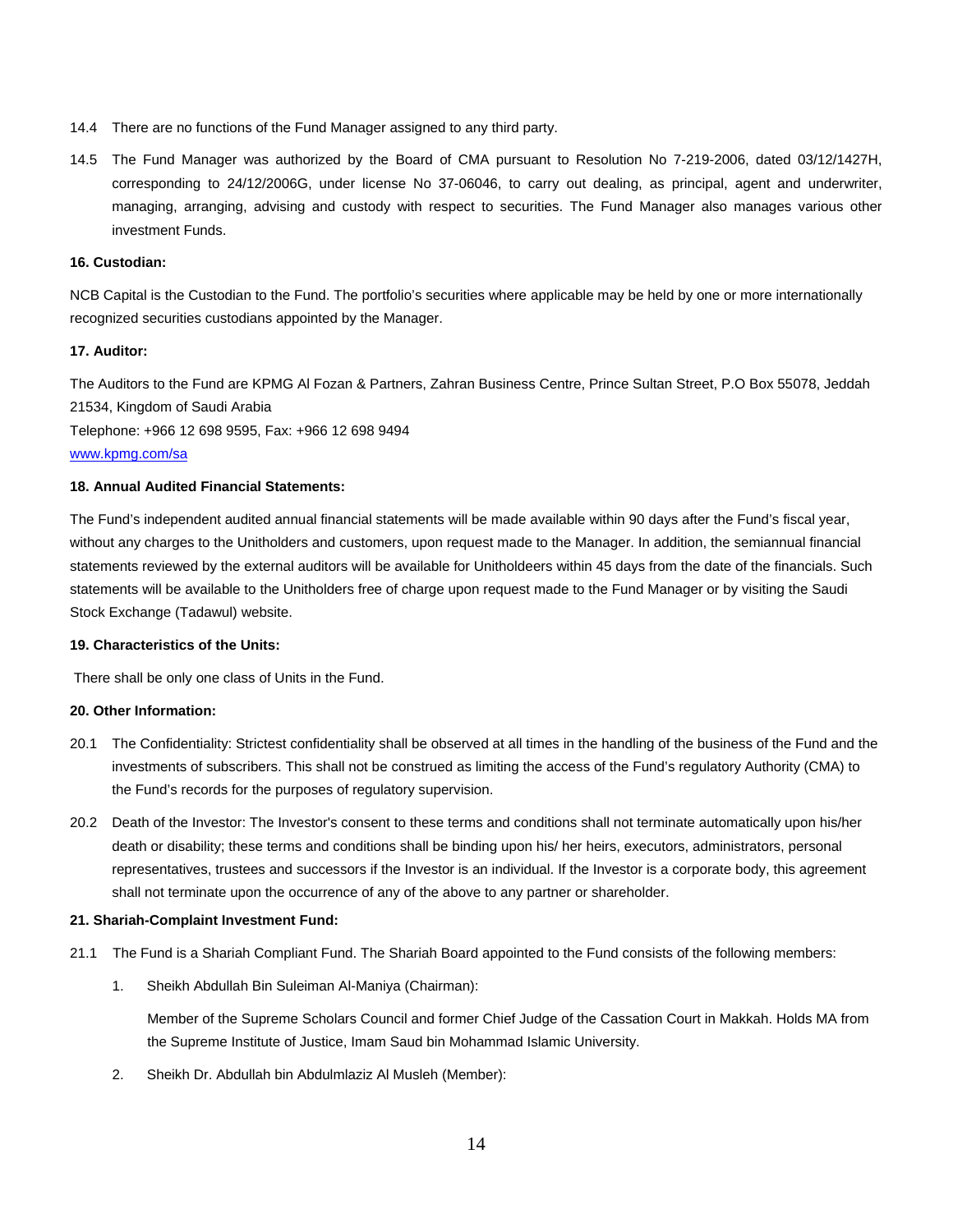Former dean of Imam Muhammad Bin Saud Islamic University, Abha, and Secretary General of the Panel of Scientific Miracles in the Quran and Sunnah. Attained PHD from the Faculty of Shariah, Imam Saud bin Mohammad Islamic University.

3. Sheikh Dr. Muhammad Al-Ali Al Gari (Member):

Former Professor of Islamic Economics at King Abdulaziz University in Jeddah. He holds PHD in economics from the University of California, USA.

- 21.2 The Fund will bear all fees payable to the Shariah Board member for their services in the amount of SR 27,000.
- 21.3 For details of the rules used by Shariah Board members in giving their pronouncement (Fatwa) which approved investment in the Fund, please see "Shariah Rules" Schedule.

#### **22. International Investment Fund:**

This clause does not apply to the fund.

#### **23. Initial Offer:**

There is no minimum size for the assets of the Fund to start investment.

#### **24. Investment by Fund Manager in the Fund:**

The Fund Manager may at its discretion participate in the Fund as an Investor at upon commencement of the fund or thereafter. The Fund Manager's investments will be disclosed at the end of each financial year.

#### **25. Subscription and Redemption Procedures:**

25.1 Days on which units in the fund may be sold and redeemed:

The Fund is open for subscription and redemption on every Dealing Day.

25.2 The deadline for the submission of instructions for purchases or redemption of units:

Submission of Subscription Application forms: All subscriptions payable in Saudi Riyal must be made at or before 10:00 AM on the Dealing Day in order to commence participation in the Fund from the intended Dealing Day. However, the Fund Manager reserves the right to extend the subscription deadline to be after 10:00 AM on the Dealing Day.

Submission of Redemption Application forms: Redemption may be made on any Dealing Day provided that a written notice or completed redemption form is received though branches at or before 10:00 AM on the Dealing Day. If the Dealing Day falls at an official Saudi Holiday, subscription amount will be invested in the Fund using the unit price on the following Dealing Day. The Fund Manager reserves the right to extend subscription to after 10:00 AM on the Dealing Day.

25.3 Subscription, Redemption and Switching Procedures:

Subscription Procedures: To subscribe in the Fund, the Investor must sign the Subscription Application Form and these Terms & Conditions through branches. Subscription can be made through alternative channels (telephone and internet). Subscription amount will be deducted from the Investor's account. The Investor shall provide valid identification documents such identity card (for Saudis), Iqama (non-Saudis). Corporate investors (companies and other institutions) must provide an authorization letter authenticated by the company, a copy of company's commercial registration, and other documents that may be required depending on the type of institution. The Fund Manager reserves the right to make effective a subscription by receiving the forms only.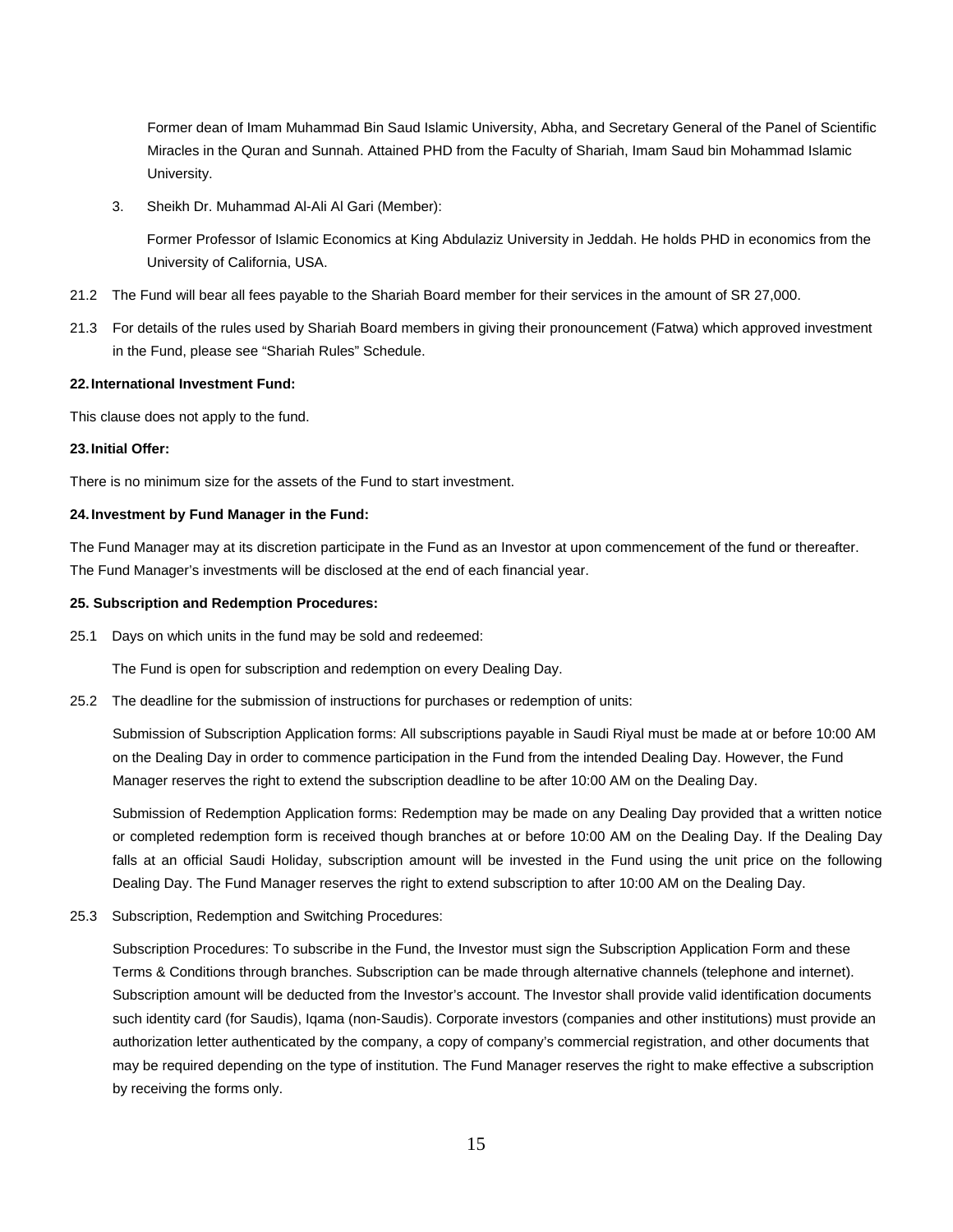Redemption Procedures: Redemption of units in whole or in part can be requested by the Unitholder at any time by submitting a written notice or completing and submitting a Redemption Form. Redemption forms may be obtained from designated branches of the Fund Manager or through alternative channels (telephone and internet). Investors must provide valid Saudi Identification Card or Iqama, as applicable, if redemption is to be made through a branch. The Unitholder must specify whether redemption of units is in part or in whole. In case of a partial redemption, if the total value of its units on the Dealing Day fall below the partial redemption amount, the Fund Manager shall have the right to decline the redemption transaction on the targeted Dealing Day without any liability to the Fund Manager, in which case, the Investor must submit a new redemption request on the next Valuation Day.

Switching Procedures: A switch transaction between two AlAhli Funds shall be considered a single transaction with two separate parts, redemption and subscription. Accordingly, the redemption part will be processed first in accordance with the "Redemption Procedures" clause above, then the subscription part of the transaction will be processed in accordance with the "Subscription Procedure" clause above. To request a switch, the Investor must complete a Switch Form and submit the same to the customer service employee at the branch along with a valid identification card, or through alternative channels (telephone and internet).

- 25.4 Redemption proceeds will be paid to the Investor within four (4) business days following the relevant Valuation Day on which redemption price of the unit was determined.
- 25.5 The amount to be redeemed should be at least (SAR 2000). The value of units held by the Unitholder must be at least (SAR 2000), except the units redeemed or held under the Regular Investment Scheme.
- 25.6 Rejection of Application: The Fund Manager reserves the absolute right to reject any subscription application, including the subscriptions that may result in a violation of CMA's regulations and/or any other regulations applicable to the Fund, including the Terms and Conditions of the Fund. The investor should be aware that redemption or valuation of the Units of the Fund under certain unfavorable financial markets conditions may become difficult or rather impossible, in which event the days of subscription and redemption may temporarily be changed as the Fund Manager deems appropriate, subject to CMA approval. If total redemptions exceed 10% or more of the Fund's NAV, the Fund Manager shall have the right to postpone the redemption to the next Valuation Day. Postponed redemption requests will be processed on pro rata basis.

#### **26. Valuation of the Assets of the Investment Fund:**

- 26.1 The total value of the Fund's assets will be calculated based on closing prices of the shares held by the Fund on the Valuation Day in addition to the accrued earnings. For investments in mutual funds, the last unit price published by the Fund will be used. The value of investee shares under IPO will be calculated during the period between subscription and commencement of trading based on offering price.
- 26.2 The value of Fund's assets will be calculated as of 05:00 p.m. on the Dealing Day and the Unit price published at the end of the next day following the Valuation Day.
- 26.3 The unit price will be calculated based on the total value of the Fund's assets mentioned in clause 26.1 inclusive of accrued earnings, dividends under collection, and the dividends reinvested in the Fund minus the fund management fee net of all fixed expenses, liabilities any other accrued expenses, then dividing the outcome by the total number of units then outstanding. In exceptional or emergency situations in which the Fund Manager reasonably determines that a significant portion of the Fund's assets may not be evaluated reliably (including, but not limited to, circumstances in which the Saudi stock market is closed at the time of valuation), valuation of the Fund's assets may be delayed for a period not to exceed two days following the deadline for submission of subscription and redemption applications, provided that such temporary action is reviewed later by the Fund Manager.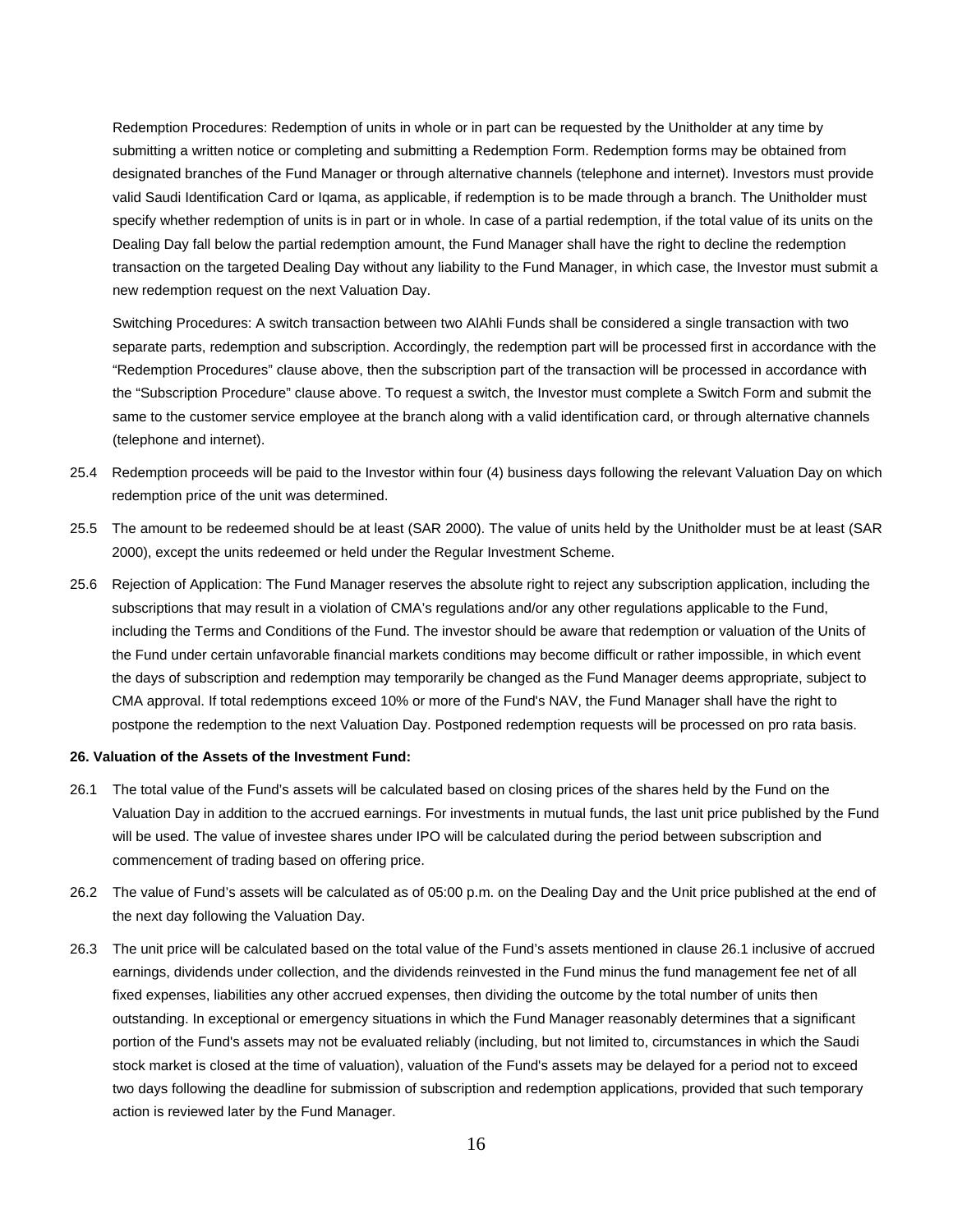The Fund's net assets will be calculated as follows:

- 1) All charges and fixed fees and operating expenses will be accrued on daily basis and deducted from the total assets on the Valuation Day.
- 2) Management fee will be calculated and deducted from the outcome of the previous step. The resultant amount will be the net asset value of the Fund.

The above two steps can be summarized in the following equation:

Net asset value of the Fund = (Total assets – Fixed actual operating fees & expenses) - (management expenses)

#### **27. Early Redemption Fee:**

There is no early redemption fee.

#### **28. Termination of the Fund:**

The Fund Manager shall have the right to terminate the Fund in accordance with Article 17 of the Investment Funds Regulations, "Termination of Investment Fund", without incurring any penalty to any affected party, by giving not less than 60 calendar days' written notice to Investors after obtaining written approval of CMA. In such case, the Fund shall be liquidated and net proceeds will be distributed to Investors pro rata to their holdings of Units.

#### **29. Reporting to Unitholders:**

The Manager will issue a confirmation to each Investor when such Investor subscribes or redeems units in the Fund. A statement detailing each Investor's position is issued every three months or as determined by the Manager (however not more than 3 months). Statements to Investors are sent to the mailing address shown on the Application Form, unless notification of a change of address has been provided in writing. Any discrepancies must be brought to the attention of the Company within sixty (60) days of the date of issuance of such statements and confirmations, after which the statements issued by the Manager will be final and conclusive and the Manager shall not be liable to Investors in connection with any discrepancy. The Manager shall not be liable for any consequences arising from statements or confirmation advices that are held by the Company on the instructions of the Investor.

# **30. Conflict of Interest:**

The Fund Manager's procedure for managing conflicts of interests will be made available upon request free of charge.

#### **31. Voting Rights Policies:**

After consulting with the Compliance Officer, the Fund Board approves the general policies of practicing the Fund voting rights. As a policy, the Manager may practice the voting rights (if any) for the securities held by the Fund's.

#### **32. Changes to the Terms and Conditions:**

These Terms & Conditions shall remain in effect until such time as they are materially amended by the Manager, subject to prior approval of CMA and written notice being given to the Investors before 60 days.

#### **33. Complaints Procedure:**

Any complaint the Unitholder may have in connection with the Fund should be sent to NCB Capital Company through the Fund Manager's website: www.ncbc.com or through dial-up phone number (920000232). In addition, a copy of the Fund Manager's policies and procedures for handling customer complaints will be made available upon written request without any extra charges. If no response to the complaint is received within 14 business days, the Unitholder shall be entitled to submit his/ her complaint to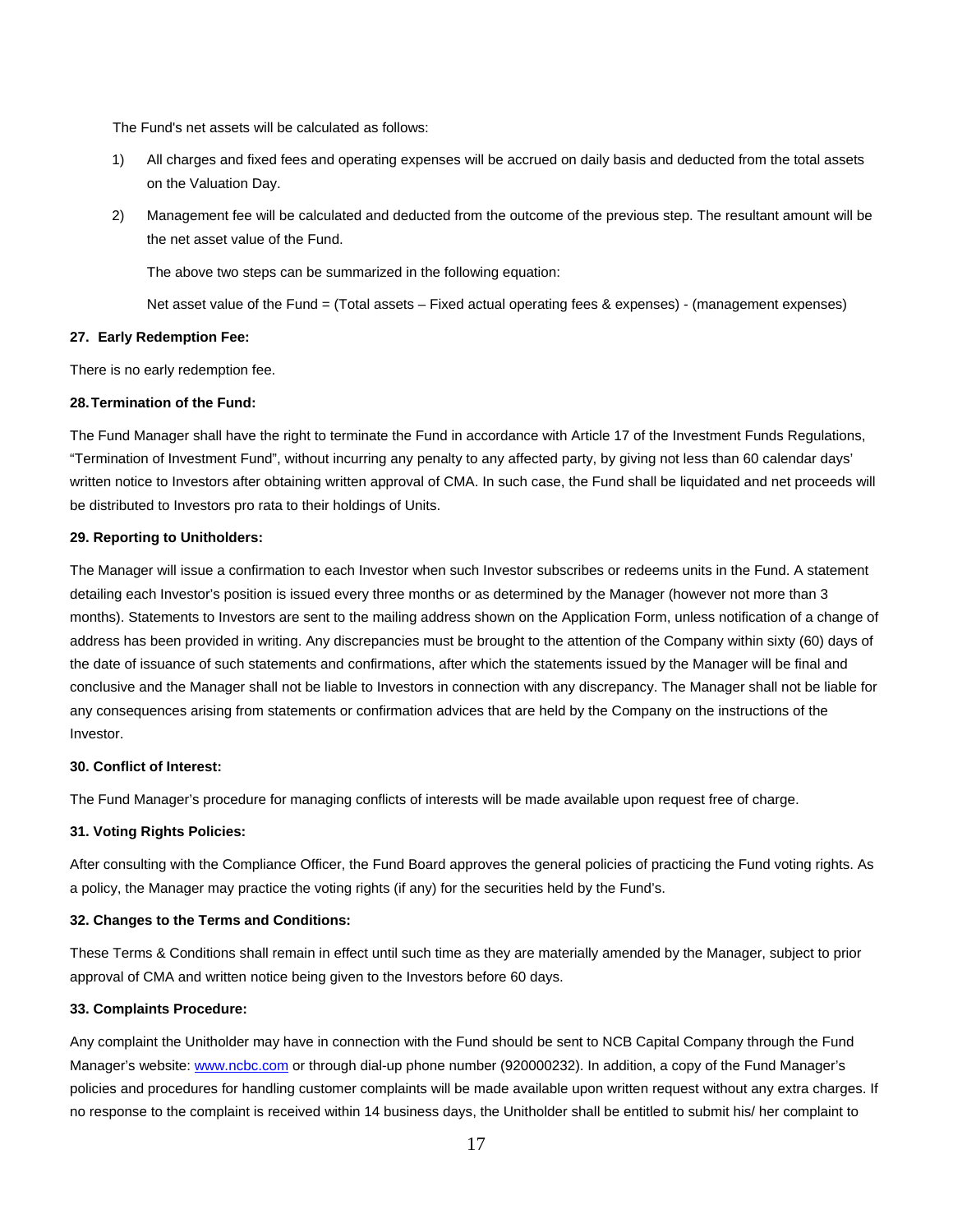CMA, Investor Complaint Unit. The Unitholder may also submit the complaint to the Committee for the Resolution of Securities Disputes after 90 calendar days following the date of submission of complaint to CMA, unless CMA has notified the complainant to file the complaint to the Committee prior to the expiration of such period.

# **34. Governing Law:**

These Terms & Conditions are governed by the laws of the Kingdom of Saudi Arabia. If an Investor is subject to the laws of a jurisdiction other than that of Saudi Arabia, then it is the Investor's responsibility to conform to those laws without any obligation on the part of the Fund or the Manager. Any disputes involving investors will be subject to the exclusive jurisdiction of the Committee for the Resolution of Securities Disputes (CRSD) in Saudi Arabia.

# **35. Compliance with the Investment Fund Regulations:**

The Terms and Conditions comply with the Investment Funds Regulations issued by the CMA and contain a full, true and plain disclosure of all material facts of the Fund.

# **36. Summary of Financial Disclosure**

36.1 Expenses and annual fees of the Fund in Saudi Riyals

| <b>Type of Fees/Expenses</b>                                                                               | Amount in<br><b>Thousands of SAR</b> |
|------------------------------------------------------------------------------------------------------------|--------------------------------------|
| Subscription Fee (2% of each transactions)                                                                 | 55                                   |
| Annual Fund Management Fees 1.85% (of NAV)                                                                 | 4,867                                |
| Dealing Costs 0.2% (charged directly to the Fund subject to the fund<br>portfolio turnover and activities) | 520                                  |
| Custody fees*                                                                                              | 136                                  |
| Annual remuneration of independent directors of the Fund*                                                  | 18                                   |
| External audit fees*                                                                                       | 24                                   |
| Financing charges*                                                                                         | 0                                    |
| Shariah audit*                                                                                             | 27                                   |
| CMA regulatory fees*                                                                                       | 7.5                                  |
| Fund Administration & Operation expenses including Tadawul publication<br>fees*                            | 192                                  |

Table (1): Fees Expenses of the Fund in Saudi Riyals as of 2015:

\*Other expenses shall not exceed in total 1% of the average value of Fund's asset. The actual expenses were 0.16% of the average value of Fund's asset. The Fund will review the expenses charged to the Fund on quarterly basis (every three months).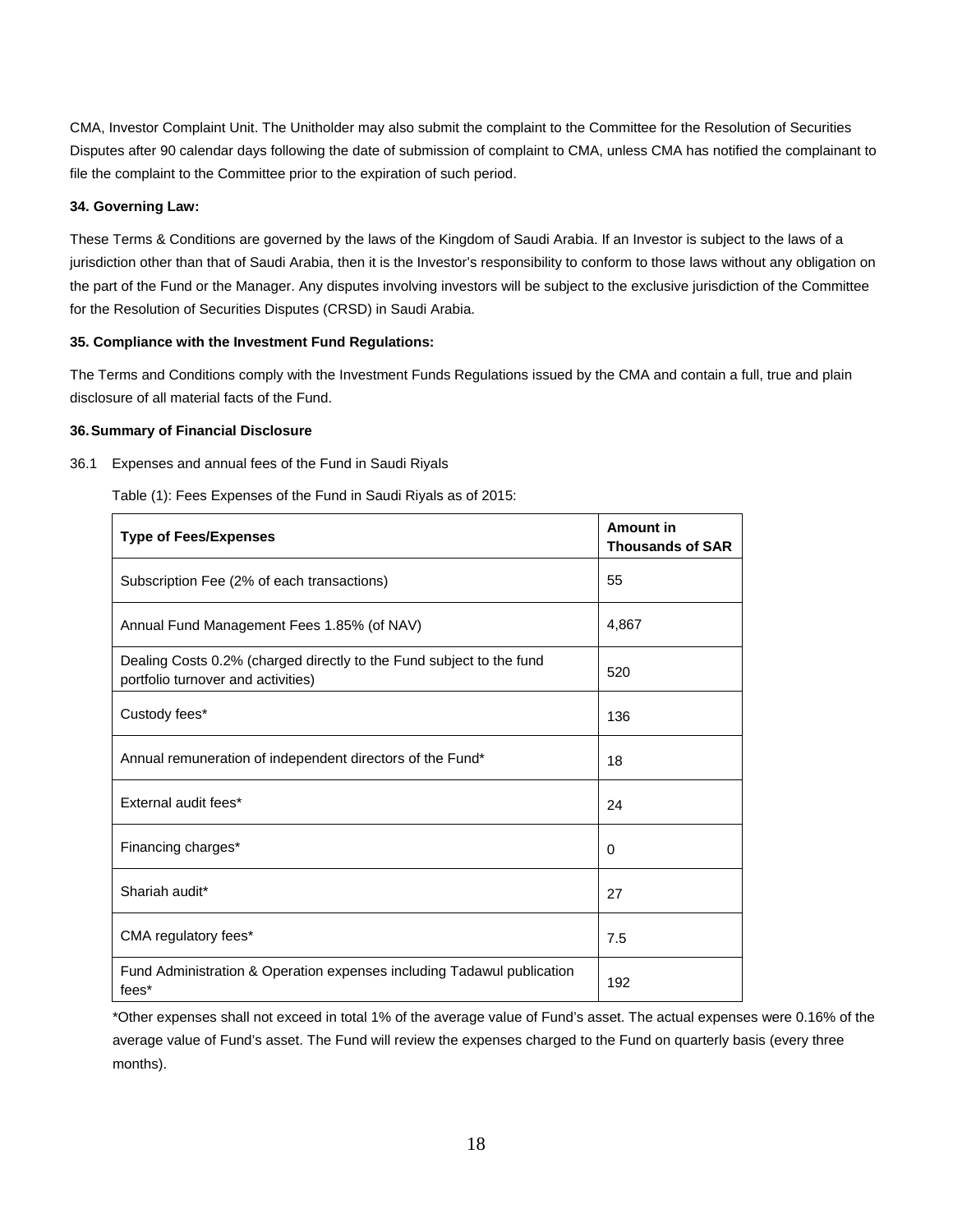The Fund Manager reserves the right to rebate or waive the management fees in case any fund managed by NCB Capital invests in the Fund.

36.2 Example of Unitholder's share of Fund total expenses

The following table shows a hypothetical example of a Unitholder investment, assuming that the investment value of the Unitholder is SAR 10,000

Table (2) - Hypothetical investment of a Unitholder and its share of the expenses in SAR

| <b>Description</b>                      | Amount |
|-----------------------------------------|--------|
| Hypothetical Unitholder's investment    | 10,000 |
| $(0.20\%)$<br><b>Total Dealing Cost</b> | 20     |
| Total Other Expenses (0.16%)            | 16     |
| Management Fee<br>(1.85%)               | 184    |
| Unitholder's net investment amount      | 9,780  |

All expenses charged to the Fund will be disclosed in the annual financial statements of the Fund.

#### 36.3 Basis of calculation, collection and payment of fees

Management Fees: The Manager will charge the Fund on every Dealing Day an annual management fee of 1.85% to be proportionate to the period of the Fund's net asset value.

Other Expenses: The other expenses that may be specified in advance such as audit fees, regulatory fees etc., will be charged directly to the fund. Expenses of the Fund's Board will be equally allocated to all funds supervised by the Board and managed by the Fund Manager. General floating expenses which are subject to change, such as Fund administration & operation cost, will be allocated using different criteria such as the total assets of each fund, number of subscription and redemption transactions, in addition to number of valuation days in that period.

All actual expenses will be calculated and deducted from the Fund's assets after having been allocated as units on each Valuation Day on the basis of 365 days as follows:

Fund management fees = (Fund assets - other expenses) \* (1.85%) \* (number of days between the current Valuation Day and the last Valuation Day  $\div$  365)

We have assumed the following values:

- Fund's assets =  $100,500$  SAR
- Total other expenses and liabilities of the Fund = 500 SAR
- Net Assets Value of the Fund = 100,000 SAR
- Annual management fees of 1.85%
- Valuation Day Wednesday

Management Fees on the valuation day =  $100,000 * 1.85\% * (1 ÷ 365) = 5$  SAR

# 36.4 Fund's Historical Performance

The following table shows the Fund Performance compared to the benchmark for each of the last ten calendar years to December 2015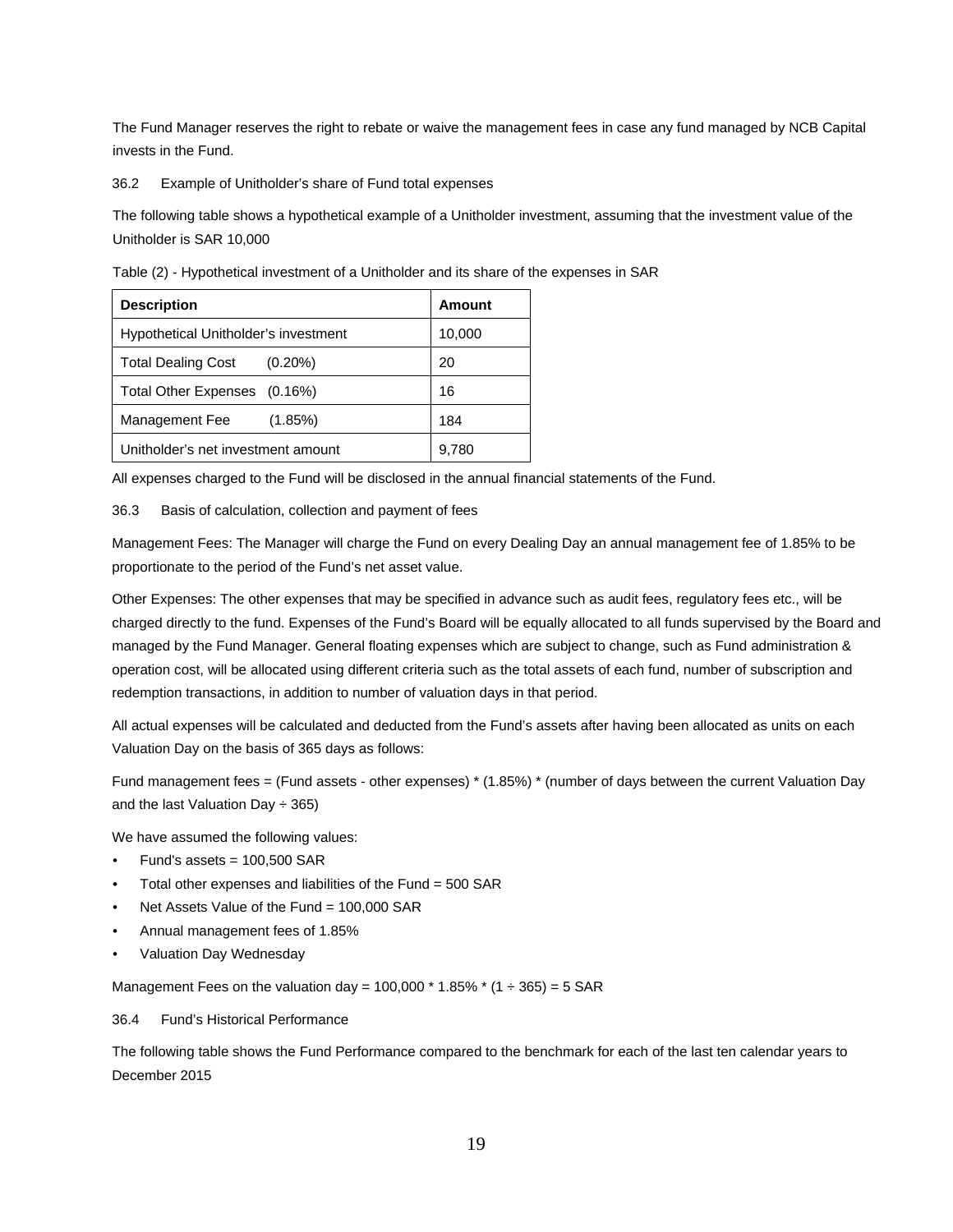| <b>Particulars</b>     | 2006     | 2007  | 2008     | 2009  | 2010  | 2011    | 2012  | 2013  | 2014    | 2015     |
|------------------------|----------|-------|----------|-------|-------|---------|-------|-------|---------|----------|
| <b>Fund Return (%)</b> | $-37.53$ | 58.57 | $-49.00$ | 25.02 | 10.81 | $-0.46$ | 9.66  | 28.81 | 1.85    | -12.76   |
| Benchmark (%)          | -49.66   | 47.12 | $-57.97$ | 22.85 | 16.33 | $-2.83$ | 10.27 | 27.72 | $-2.51$ | $-14.73$ |

The following bar chart shows the performance for each of the last ten calendar years



36.5 Fund's Historical Performance for one, three, five and ten year periods

| <b>Particulars</b>         | 1 Year   | 3 Years | 5 Years | 10 Years |
|----------------------------|----------|---------|---------|----------|
| Annualized Fund Return (%) | $-12.76$ | 4.60    | 4.55    | $-1.33$  |
| Annualized Benchmark (%)   | $-14.73$ | 2.01    | 2.61    | -6.61    |

The previous performance of the fund or the benchmark may not be indicative of the Fund's future performance. There is no guarantee that the Fund's performance will be comparable to that of the benchmark or will be similar to any past performance.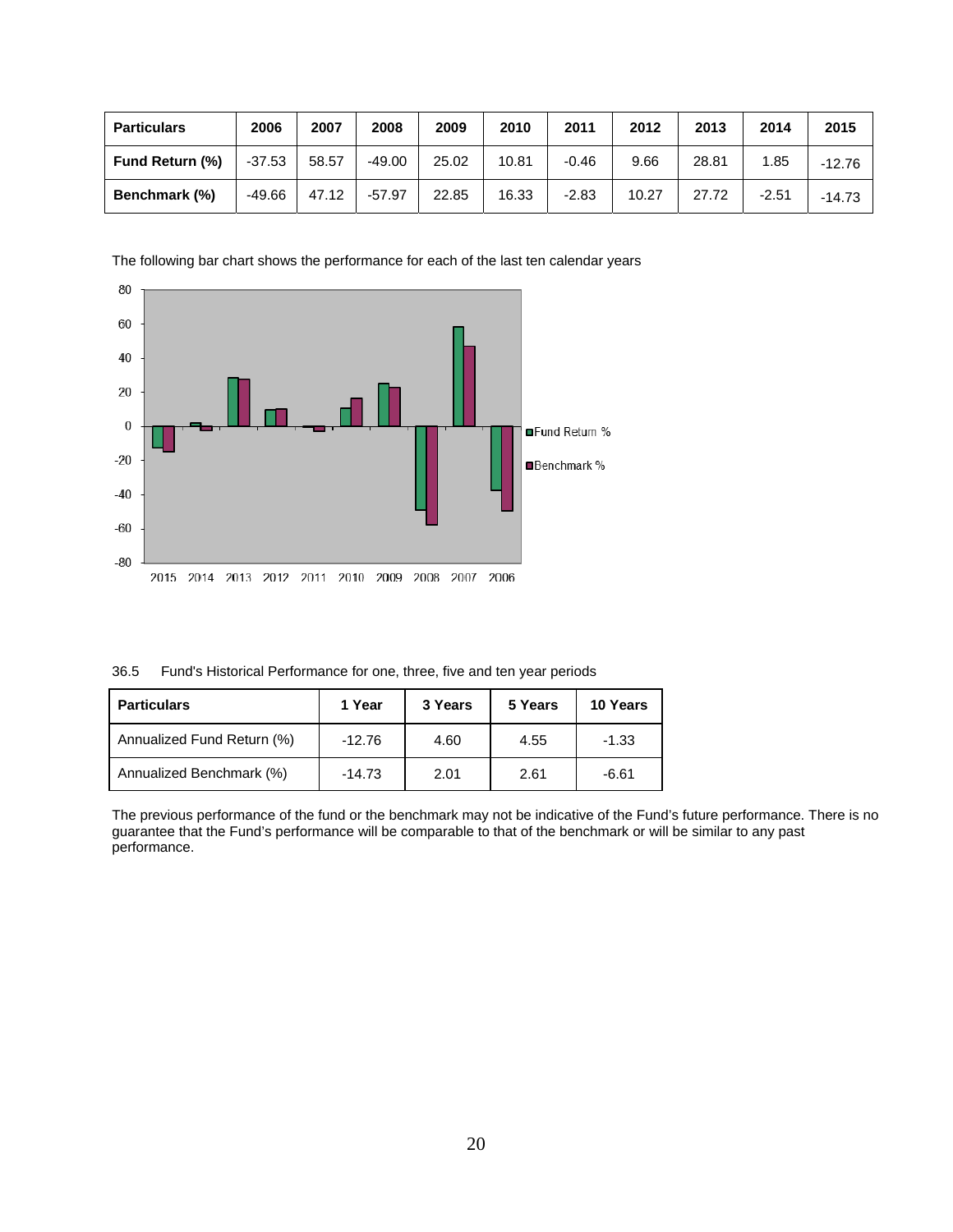# **APPENDIX: Shariah Guidelines**

# Shariah Principles

All Investments and Investment Strategies employed by the Manager must be approved by the Fund Shariah Board. Industrial and Operational Screens As per the Shariah Board, no investment may be made in any company, which is involved in any of the following:

- Non Shariah compliant Financial services, including banks, and insurance companies (except insurance companies approved by the board).
- Manufacturing, packaging, or distribution of alcohol or tobacco.
- Manufacturing, packaging, or distribution of pork products or alcohol or tobacco.
- Non Shariah compliant production of meat products.
- Operating gambling casinos, or manufacturing gambling machines or equipment.
- Operating movie theatres and cinema industry and Creating, publishing, or distributing pornography.
- Operating hotels and restaurants involved in any of the above prohibited industries Financial Ratio Screens

No investment may be made in any company in which:

- The book value of accounts receivables exceeds 49% of the market value of its shares.
- Outstanding total cash or time deposits exceed 33% of the market value of its shares.
- Outstanding conventional debts exceed 33% of the market value of its shares.
- Interest income or income from non-Shariah compliant source exceeds 5% of its revenues.

The calculation method of the company's market value and the income generated from non-Shariah-compliant sources will be made available to the Unit holders without any charges upon request made to the Fund Manager.

# Purification Process

The Manager will determine the income generated from non-Shariah-compliant sources on a quarterly basis, and will pay the amount to a separate account to be spent to local charities.

# Investment's Instruments

The following instruments or any derivatives thereof may not be held in the Fund:

- **Futures**
- **Forwards**
- Preferred Stock
- **Options**
- Swaps
- Short Sales
- Any other instruments that involve the payment or receipt of interest.

The Fund may invest in Murabaha, Sukuk and trade transactions that are permitted by Shariah.

# Periodic Review

The Fund will be reviewed on quarterly basis, and if it was found that any of the stocks failed to match with the Shariah Industry or Financial Ratio, the aforesaid stock will be dropped out of the fund. Within 90 days from the first date of unacceptability.